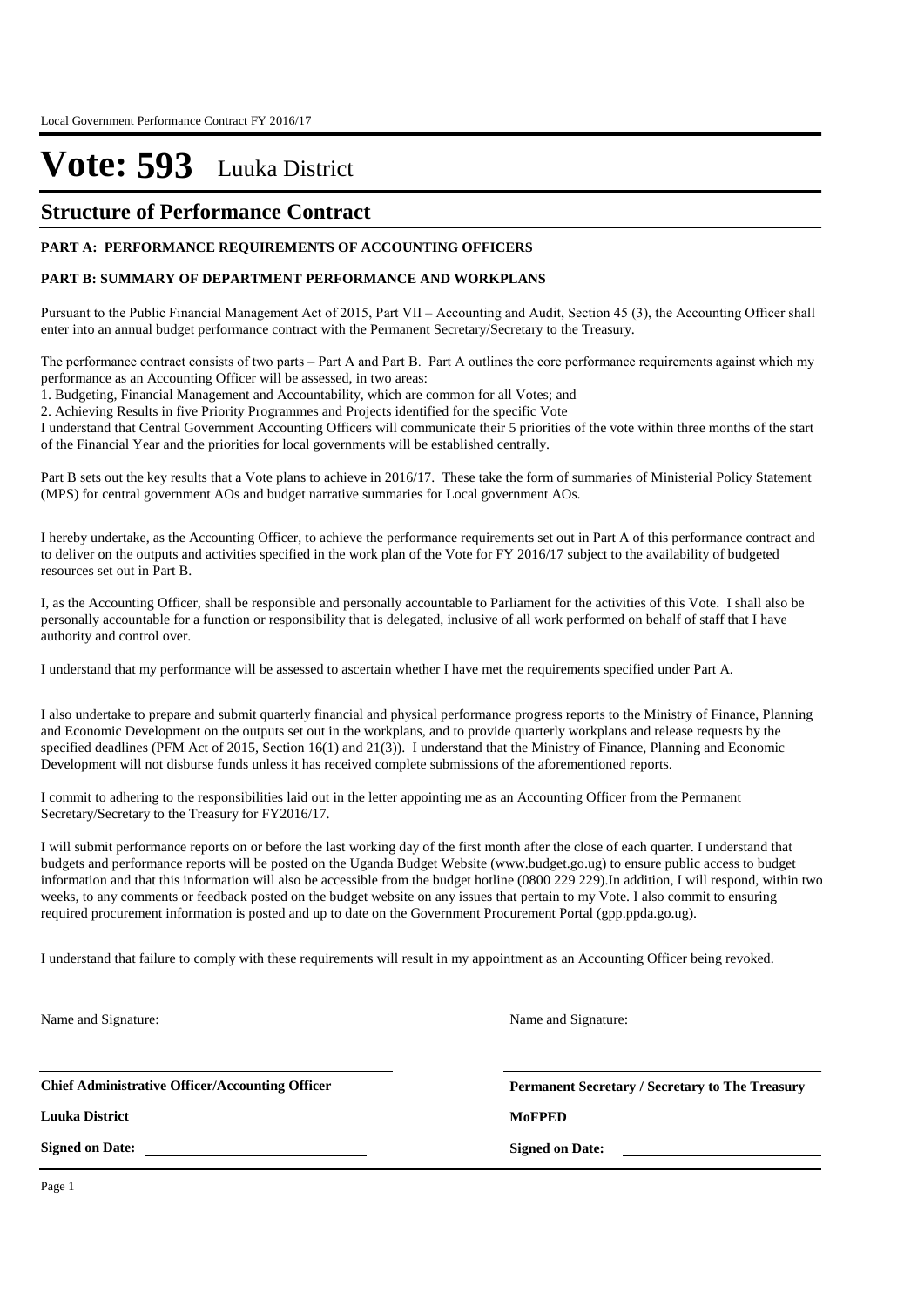#### **PART A: PERFORMANCE REQUIREMENTS OF ACCOUNTING OFFICERS**

Part A outlines the core performance requirements against which my performance as an Accounting Officer will be assessed, in two areas:

- 1. Budgeting, Financial Management and Accountability, which are common for all Votes; and
- 2. Achieving Results in five Priority Programmes and Projects identified for the specific Vote

#### **PERFORMANCE AREA #1: Budgeting, Financial Management and Accountability**

Preamble: All Accounting Officers are expected to perform their job responsibilities in accordance with the Public Finance Management (PFM) Act 2015 and the Public Procurement and Disposal Act (PPDA) 2003 along with the Constitution and other laws that govern the Republic of Uganda.

Accounting officers will be required to perform and their performance will be assessed annually in the following areas:

1.1 Adherence to Budget Requirements: Adherence to key budget requirements specified by MoFPED in the various Circulars during budget preparation. For local governments, this also includes adherence to budget requirements agreed between local governments and the ministries responsible for sector conditional and unconditional grants and the Discretionary Development Equalisation Grants.

1.2 Complete and timely submission of budget documents: Sector Budget Framework Paper, Ministerial Policy Statement, annual workplan, detailed budget estimates, annual cashflow plan, annual recruitment plan, annual procurement plans, accounting warrants and annual procurement plans that are submitted on time in accordance with the designated due date

1.3 Open and Transparent Procurement: Annual procurement plans and required information on tender prepared and posted on the PPDA procurement portal.

1.4 Prompt Processing of Payments: Monthly salaries, wages, invoices, certificates and pensions on time in accordance with the designated due date.

1.5 Implementing the Budget as Planned: Adherence to the annual budget and work plan and associated budget requirements for the financial year; adherence to the annual cash flow plan; and no new arrears incurred by the Vote

1.6 Complete and timely submission of reports: Annual and half yearly accounts and quarterly performance reports prepared in accordance with the designated due date

1.7 Transparency, Monitoring and Follow up: Quarterly monitoring activities undertaken by the vote and reports published; follow up actions taken and documented on the budget website; list of staff on payroll and pension recipients published on the budget website.

1.8 Internal and External Audit Follow up: Actions are planned and taken in response to the recommendations of the Audit Committee and Public Accounts Committee.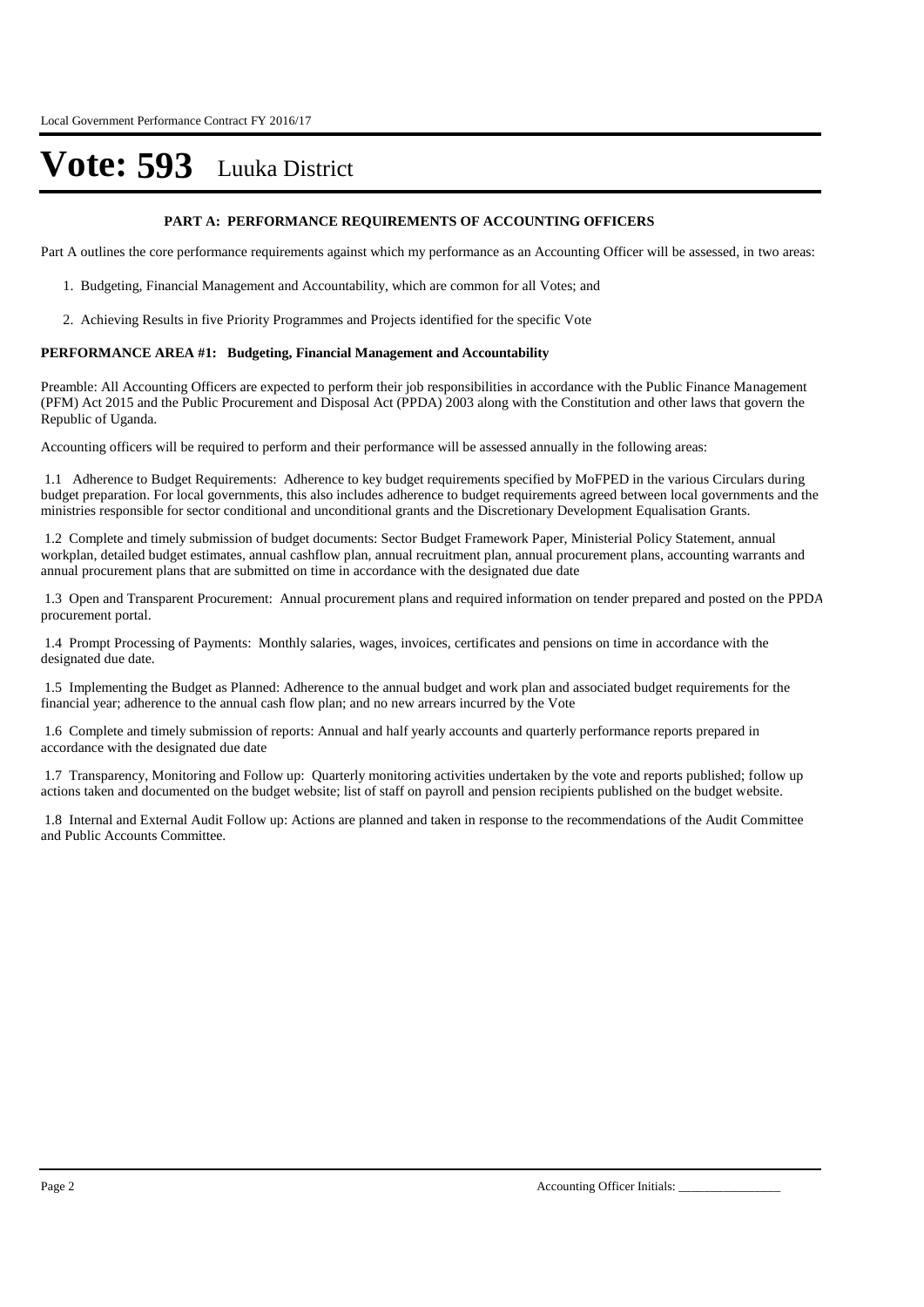#### **PERFORMANCE AREA #2: Achieving Results in Priority Projects and Programs**

Preamble: Accounting Officers are held accountable and are expected to oversee the implementation and delivery of physical outputs of all projects and programs regardless of their stage and/or status. An Accounting Officer's performance in the planning and implementation of five priority Programmes and projects will be assessed

Central Government Accounting Officers must identify and specify five priority programmes (recurrent) or major infrastructure projects (capital development) for their individual Votes and list them at the beginning of this Performance Contract. The top 5 projects, whether projects or programs, should be the ones that contribute significantly to the achievement of sectoral or national goals. They should be selected on the basis of their size and/or policy priority.

It is critically important for AOs to track the performance of these Projects/programmes and ensure they are managed effectively.

For each priority Programme or Project, Accounting Officers will be assessed on performance in the following areas:

2.1 Alignment of plans with Policy: The alignment of priority Programmes and Projects workplans with vote, sectoral and national strategies (NDP).

2.2 Achievement of planned results: The extent to which annual key performance indicators and targets are achieved for key projects and/or programs

2.3 Timely and Predictable Implementation: The consistency of actual expenditures with budgeted cash flow and procurement plans; the degree to which results are achieved within budget and without cost overruns

2.4 Procurement and Project Management: Adherence to all aspects of the PPDA Act and Regulations for procurements relating to priority Programme/Project expenditure.

2.5 Monitoring & Follow Up: The adequacy and timeliness of information on priority Programmes and Projects in vote quarterly monitoring and evaluation reports; follow up on performance issues identified relating to the Programme/Project identified via monitoring, inspection, audit and feedback processes.

#### **NOTE:**

Accounting Officers' performance will be assessed annually. MoFPED will distribute compliance and assessment tools to Accounting Officers within three months of the start of the financial year. These tools will set out how Accounting Officers can comply with performance requirements and how they will be assessed.

National priorities for Local Governments will be identified centrally in consultation with the Local Government Associations, Office of the Prime Minister, National Planning Authority and Ministry of Local Government.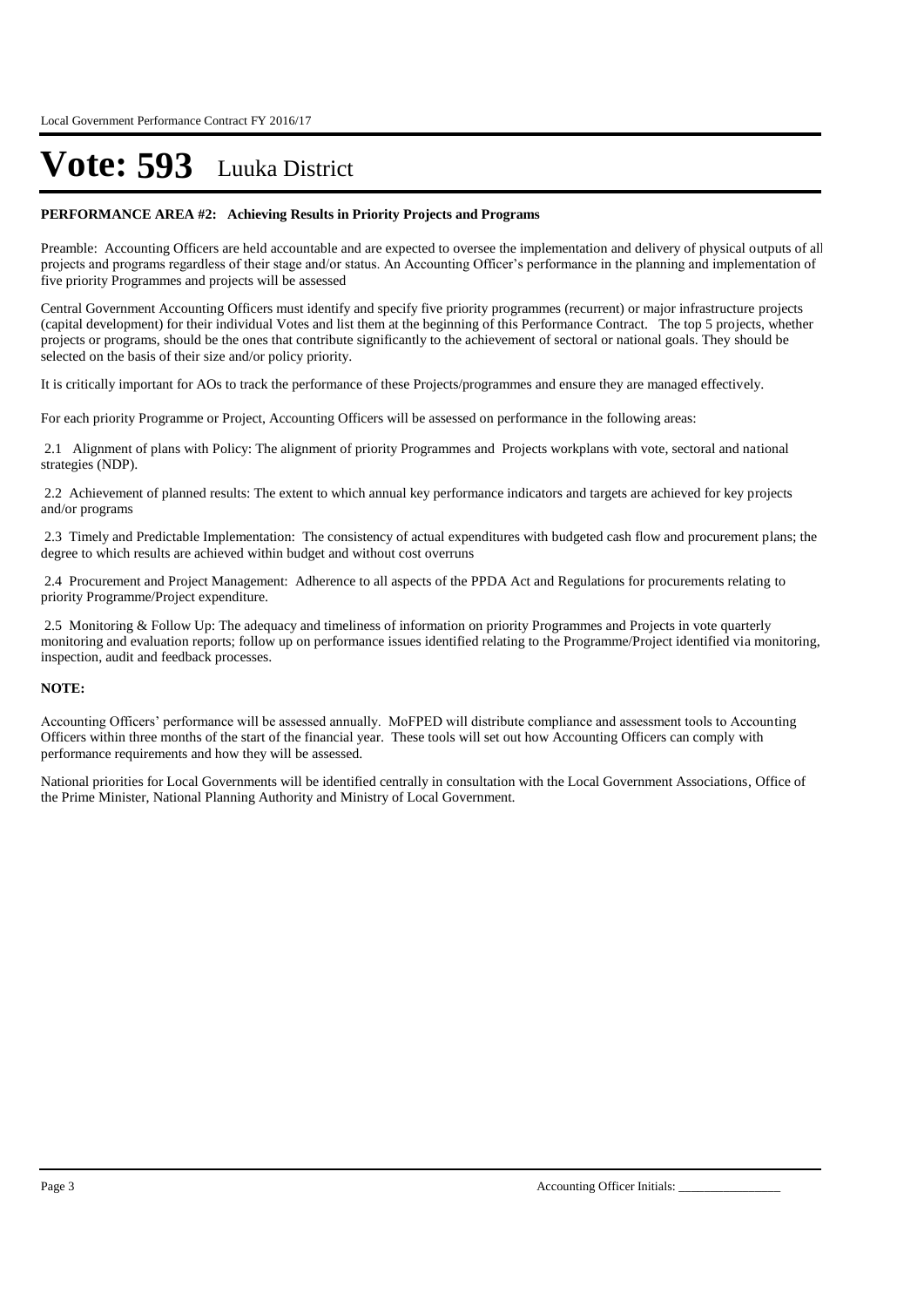#### **PART B: SUMMARY OF DEPARTMENT PERFORMANCE AND WORKPLANS**

### **Executive Summary**

### **Revenue Performance and Plans**

|                                        | 2015/16                | 2016/17                                |                        |
|----------------------------------------|------------------------|----------------------------------------|------------------------|
| UShs $000's$                           | <b>Approved Budget</b> | <b>Receipts by End</b><br><b>March</b> | <b>Approved Budget</b> |
| 1. Locally Raised Revenues             | 81.613                 | 42,274                                 | 89,608                 |
| 2a. Discretionary Government Transfers | 1,880,601              | 1,029,091                              | 2,049,067              |
| 2b. Conditional Government Transfers   | 13,304,023             | 9,811,234                              | 14,972,085             |
| 2c. Other Government Transfers         | 604.874                | 306,506                                | $\overline{0}$         |
| 3. Local Development Grant             |                        | 460,707                                | $\overline{0}$         |
| 4. Donor Funding                       | 105.887                | 39.754                                 | 1,160,000              |
| <b>Total Revenues</b>                  | 15,976,998             | 11,689,565                             | 18,270,761             |

#### *Planned Revenues for 2016/17*

2016/2017 budget is to increase by 12.6% largely arising out of increase in wage grants due to 15% increase to teacher's salaris and the anticipated grant under the Inclusive Sustainable New Communities pilot project supported by Korean Government, Government of Uganda and Beneficiary communities. However, there is observable abolition of IPFs under District Discretionary Development Equalization Grant (Former LGMSD) and Development Grants of 5.8%.

#### **Expenditure Performance and Plans**

|                            |                        | 2015/16                                                |                        |  |
|----------------------------|------------------------|--------------------------------------------------------|------------------------|--|
| <b>UShs 000's</b>          | <b>Approved Budget</b> | <b>Actual</b><br><b>Expenditure by</b><br>end of March | <b>Approved Budget</b> |  |
| 1a Administration          | 1,075,933              | 799,248                                                | 2,816,570              |  |
| 2 Finance                  | 200,080                | 120,166                                                | 207,220                |  |
| 3 Statutory Bodies         | 930,761                | 630,053                                                | 381,926                |  |
| 4 Production and Marketing | 269,097                | 150,552                                                | 492,384                |  |
| 5 Health                   | 1,598,544              | 1,029,095                                              | 1,629,462              |  |
| 6 Education                | 10,391,832             | 7,448,540                                              | 11,348,876             |  |
| 7a Roads and Engineering   | 633,590                | 276,144                                                | 634,995                |  |
| 7b Water                   | 509,166                | 414,554                                                | 431,725                |  |
| 8 Natural Resources        | 42,090                 | 30,225                                                 | 62,012                 |  |
| 9 Community Based Services | 177,244                | 103,274                                                | 143,470                |  |
| 10 Planning                | 111,030                | 89,474                                                 | 75,560                 |  |
| 11 Internal Audit          | 37,632                 | 31,211                                                 | 46,561                 |  |
| <b>Grand Total</b>         | 15,976,999             | 11,122,535                                             | 18,270,761             |  |
| Wage Rec't:                | 10,249,583             | 7,413,760                                              | 11,635,657             |  |
| Non Wage Rec't:            | 4,274,035              | 2,686,845                                              | 4,250,993              |  |
| Domestic Dev't             | 1,347,494              | 1,021,929                                              | 1,224,110              |  |
| Donor Dev't                | 105,887                | 0                                                      | 1,160,000              |  |

### *Planned Expenditures for 2016/17*

Overall Wage expenditure will increase by 11.7% stemming up from 15% enhancement of teachers' salaries and minimal additional recruitment. Non wage - recurrent has been almost mainteined with an increase of 1%. Domestic Dev't will decrease from 8.8% to 6.9% due to reduction in IPFs under Water & Discretionary Development Equalisation grant (Former LGMSD). UGX 1,160,000,000 is allocated under donor funding from INCLUSSIVE AND SUSTAINABLE NEW COMMUNITIES IN UGANDA PROJECT It is supported by the

Page 4 Accounting Officer Initials: \_\_\_\_\_\_\_\_\_\_\_\_\_\_\_\_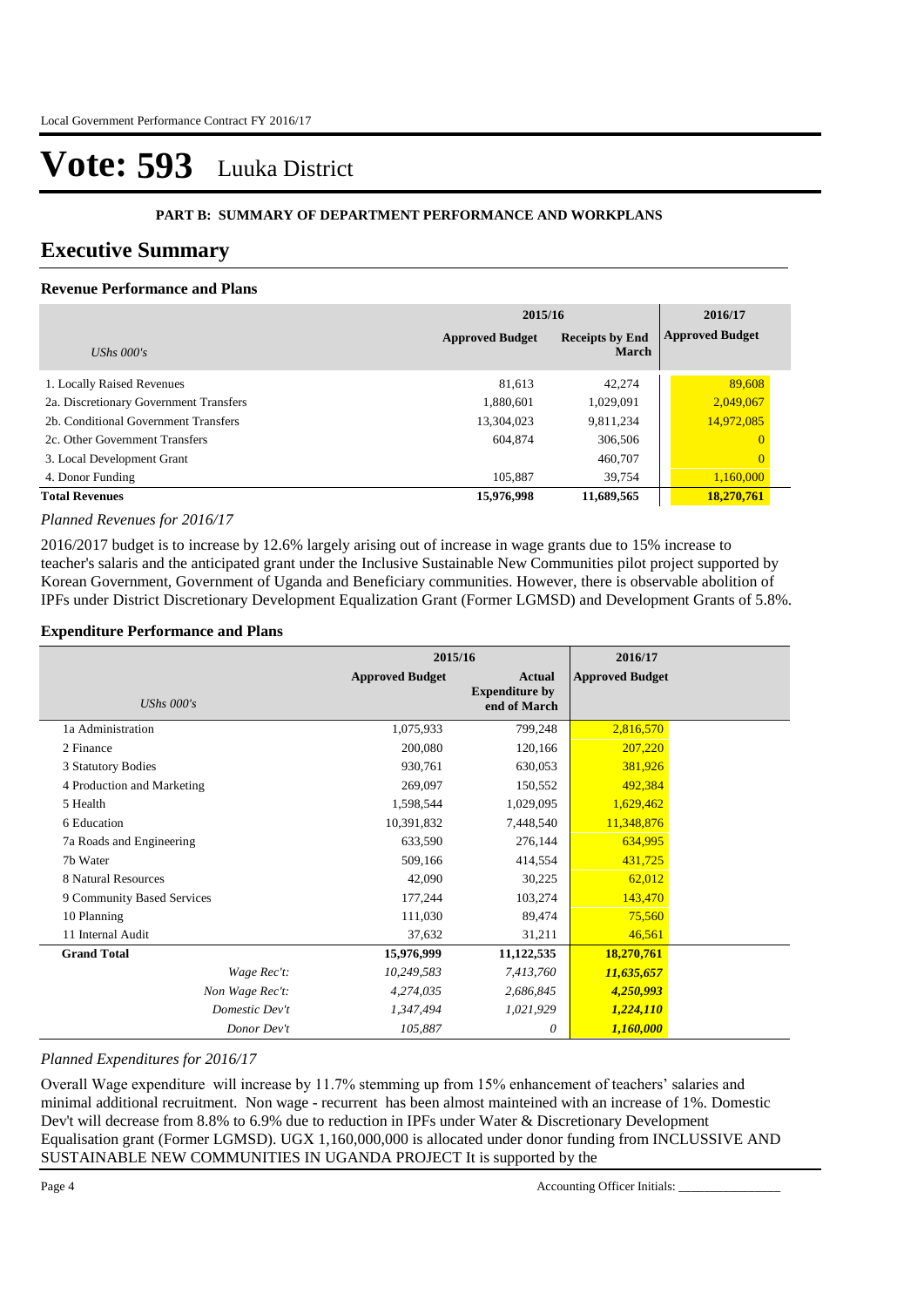**Executive Summary**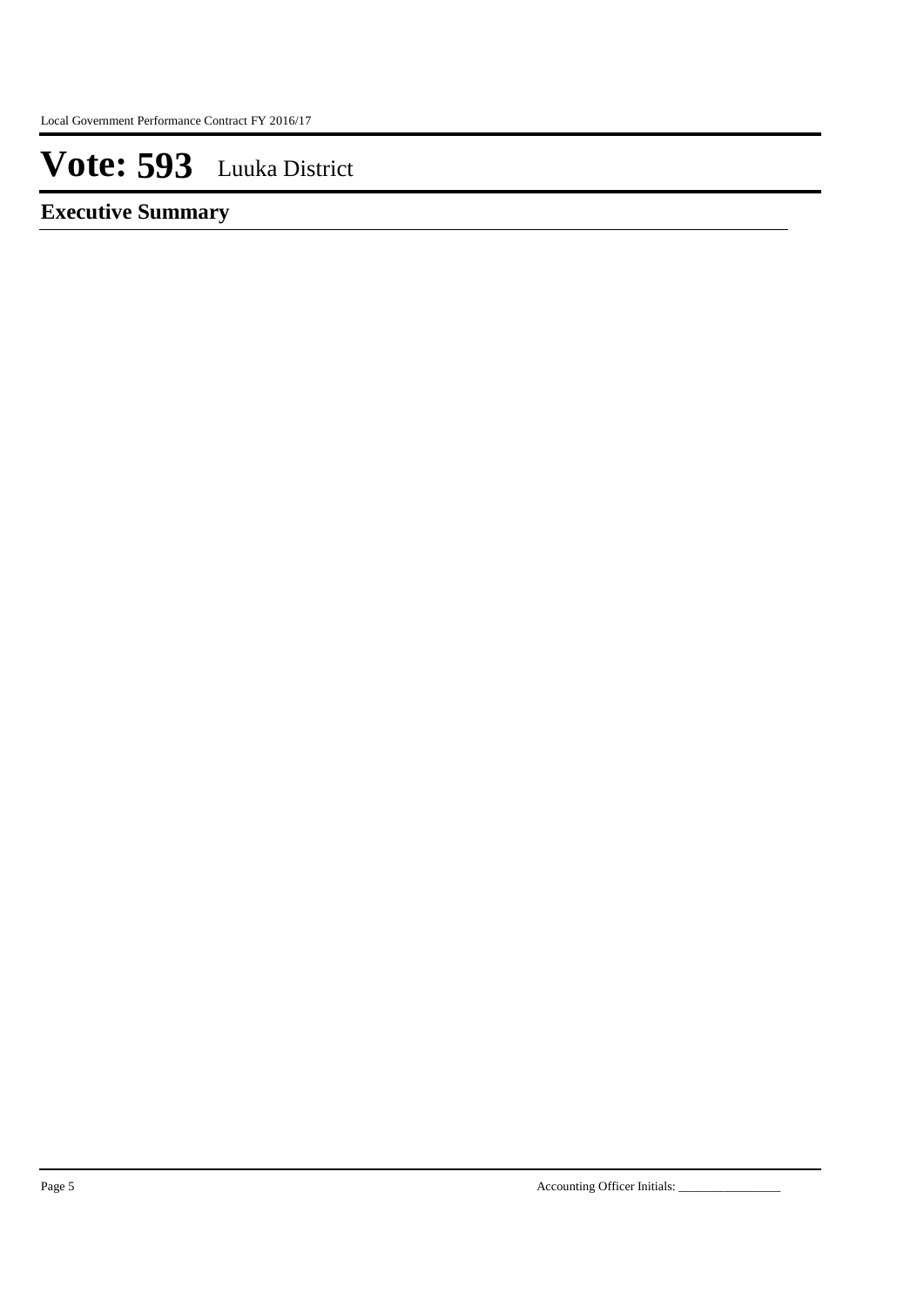### **A. Revenue Performance and Plans**

### **Conditional, Discretionary Transfers and other Revenues to the Local Government**

|                                                       | 2015/16                |                        | 2016/17                |
|-------------------------------------------------------|------------------------|------------------------|------------------------|
|                                                       | <b>Approved Budget</b> | <b>Receipts by End</b> | <b>Approved Budget</b> |
| <b>UShs 000's</b>                                     |                        | <b>March</b>           |                        |
| 1. Locally Raised Revenues                            | 81,613                 | 42,274                 | 89,608                 |
| <b>Land Fees</b>                                      | 5,366                  | $\overline{0}$         | 200                    |
| <b>Agency Fees</b>                                    | 24,926                 | $\Omega$               | 9,793                  |
| <b>Business licences</b>                              | 9,376                  | $\theta$               | 3,319                  |
| Local Service Tax                                     | 15,430                 | 38,239                 | 61,837                 |
| Market/Gate Charges                                   | 2,485                  | 447                    |                        |
| Other Fees and Charges                                | 16,000                 | 3,588                  |                        |
| Other licences                                        | 2,600                  | $\overline{0}$         | 12,440                 |
| <b>Application Fees</b>                               | 5,430                  | $\Omega$               | 2,020                  |
| 2a. Discretionary Government Transfers                | 1,880,601              | 1,489,798              | 2,049,067              |
| Urban Unconditional Grant (Non-Wage)                  | 62,115                 | 44,895                 | 58,279                 |
| District Discretionary Development Equalization Grant | 460,707                | 460,707                | 239,952                |
| District Unconditional Grant (Non-Wage)               | 419.410                | 305,787                | 638,822                |
| District Unconditional Grant (Wage)                   | 876,390                | 629,810                | 1,017,424              |
| Urban Unconditional Grant (Wage)                      | 61,979                 | 48,599                 | 67,737                 |
| Urban Discretionary Development Equalization Grant    | $\overline{0}$         | $\overline{0}$         | 26,854                 |
| <b>2b. Conditional Government Transfers</b>           | 13,304,023             | 9,811,233              | 14,972,085             |
| Pension for Local Governments                         | 57,896                 | 28,948                 | 106,587                |
| Sector Conditional Grant (Non-Wage)                   | 2,304,864              | 1,547,659              | 2,935,752              |
| Sector Conditional Grant (Wage)                       | 9,342,252              | 6,829,483              | 10,645,334             |
| Support Services Conditional Grant (Non-Wage)         | 689.225                | 508,894                |                        |
| <b>Gratuity for Local Governments</b>                 |                        | $\overline{0}$         | 296,974                |
| General Public Service Pension Arrears (Budgeting)    |                        | $\Omega$               | 30,135                 |
| <b>Transitional Development Grant</b>                 | 23,000                 | 17,250                 | 327,348                |
| Development Grant                                     | 886,786                | 878,998                | 629,957                |
| 2c. Other Government Transfers                        | 604,874                | 306,506                |                        |
| Road fund                                             | 604,874                | 306,506                |                        |
| <b>4. Donor Funding</b>                               | 105,887                | 39,754                 | 1,160,000              |
| <b>UNICEF</b>                                         | 105,887                | 39,754                 |                        |
| Inclusive & Sustaibable New Comm Proj                 |                        | $\overline{0}$         | 1,160,000              |
| <b>Total Revenues</b>                                 | 15,976,998             | 11.689.564             | 18,270,761             |

#### **Planned Revenues for 2016/17**

### *(i) Locally Raised Revenues*

UGX 89,608,000 local revenue is expected to be collected in FY 2016/17 compared to UGX 81,613,000 projected to be collected in FY 2015/16. UGX 61,608,000 (69.01%) of the local revenue is expected to be raised from local service tax based on the good performance in the 1st half of FY 2015/16. Local revenue constitutes 0.49% of the total revenue outlays.

### *(ii) Central Government Transfers*

15% enhancement of teachers' salaries and minimal additional recruitment under sector conditional grant( wage) will lead to budget increase by 12.5%. The overall Discretionary Government Transfers will increase by 6.15% in FY 2016/17 stemming up from increass in IPFs under District Unconditional Grant (Non-Wage). The total sector Conditional Government Transfers will increase from UGX 13,304,023,000 in FY 2015/16 to UGX 14,967,738,000 (12.51%) in FY 2016/17 largely due to an increase under Distr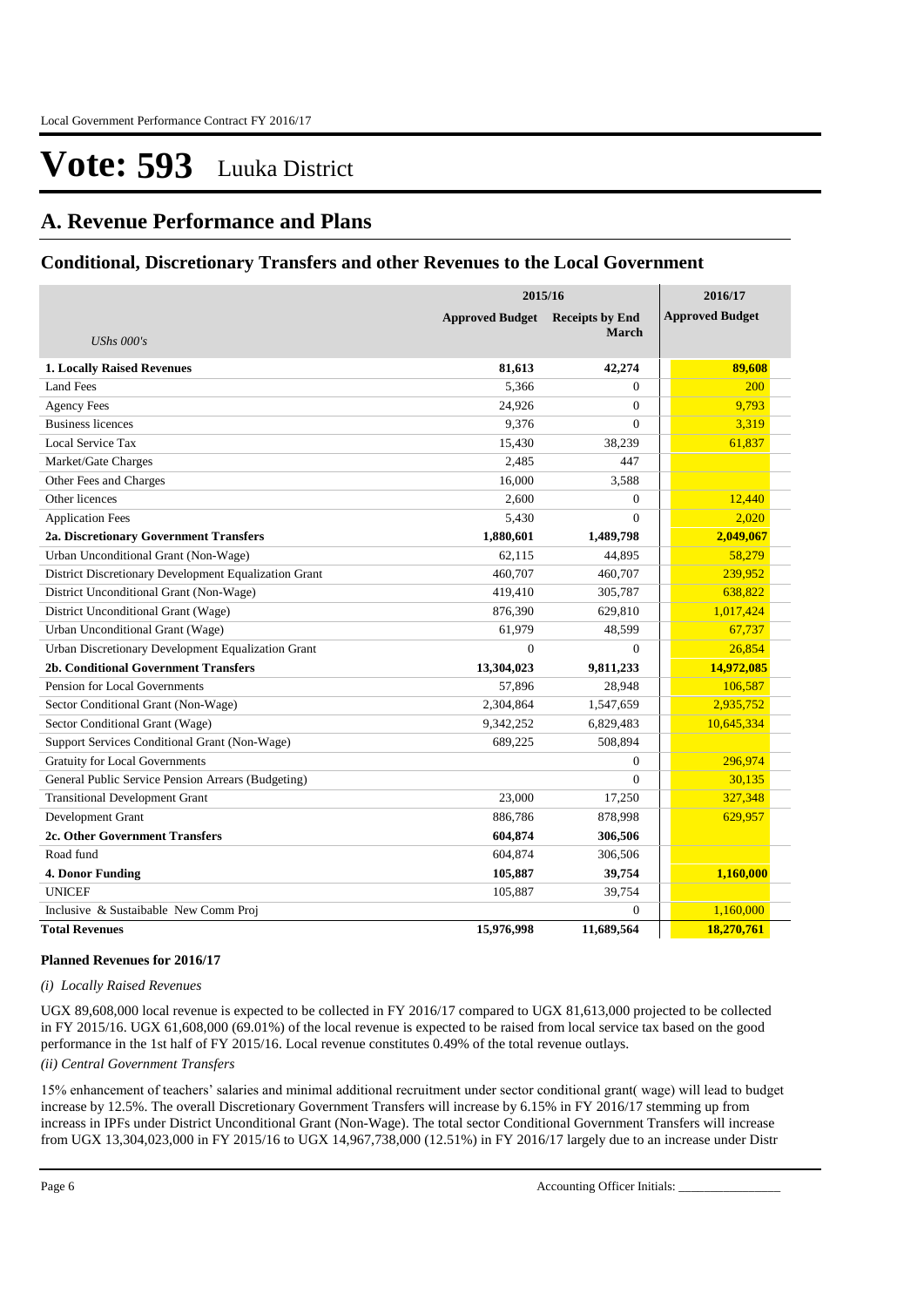## **A. Revenue Performance and Plans**

### *(iii) Donor Funding*

UGX 1,160,000,000 is allocated under donor funding from INCLUSSIVE AND SUSTAINABLE NEW COMMUNITIES IN UGANDA PROJECT, It is supported by the Korean Government and it is to be piloted in the three districts in the Country Luuka inclusive and is aimed at improving household incomes through self help, diligence and cooperation.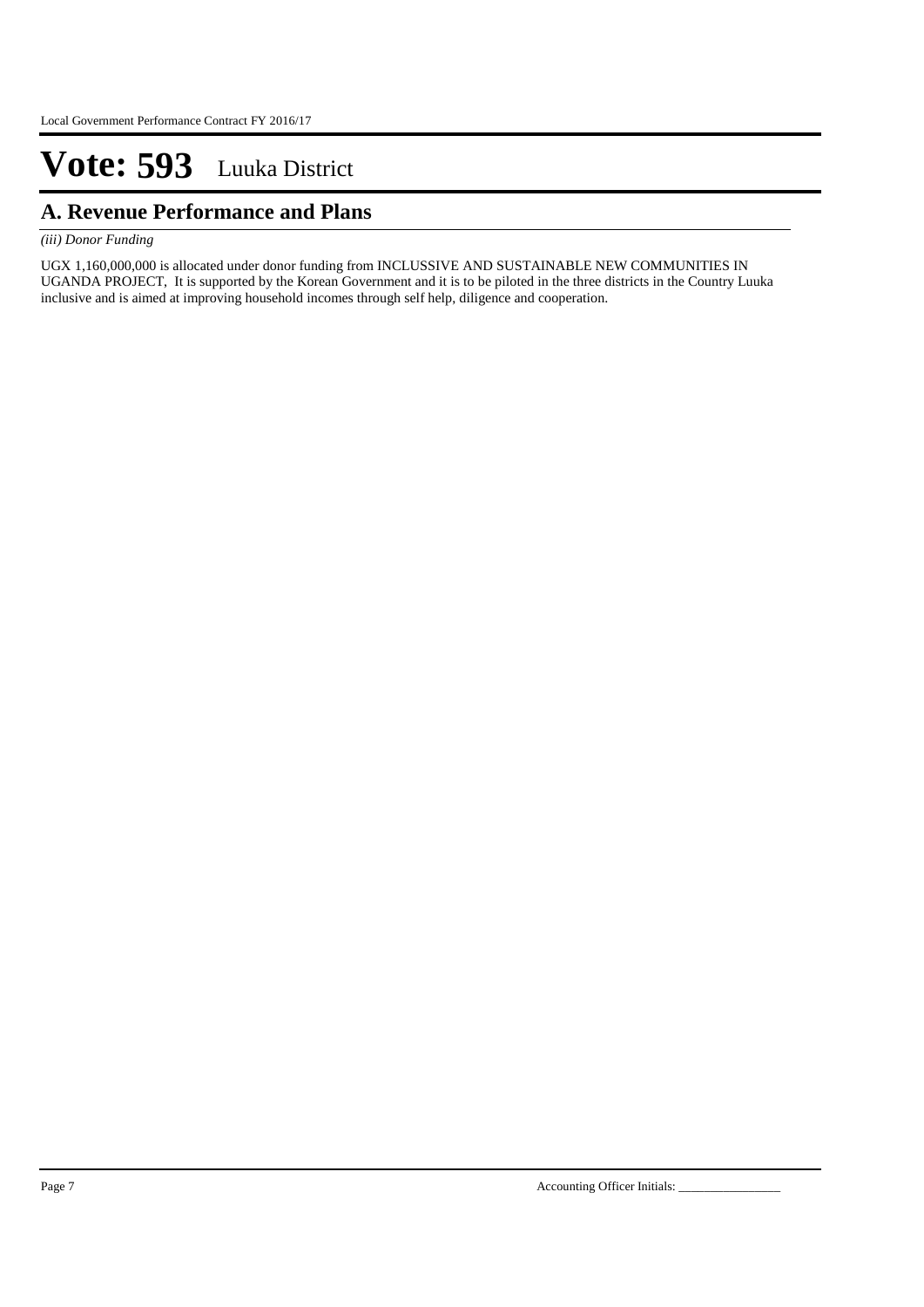### **Summary: Department Performance and Plans by Workplan**

### *Workplan 1a: Administration*

### **(i) Overview of Workplan Revenue and Expenditures**

| <b>UShs Thousand</b>                                 | 2015/16                   |                                | 2016/17                          |  |
|------------------------------------------------------|---------------------------|--------------------------------|----------------------------------|--|
|                                                      | Approved<br><b>Budget</b> | Outturn by end<br><b>March</b> | <b>Approved</b><br><b>Budget</b> |  |
| A: Breakdown of Workplan Revenues:                   |                           |                                |                                  |  |
| <b>Recurrent Revenues</b>                            | 753,624                   | 529,029                        | 1,260,948                        |  |
| District Unconditional Grant (Non-Wage)              | 155,478                   | 117,466                        | 120,939                          |  |
| District Unconditional Grant (Wage)                  | 284,918                   | 204,167                        | 342,959                          |  |
| General Public Service Pension Arrears (Budgeting)   |                           | $\Omega$                       | 30,135                           |  |
| <b>Gratuity for Local Governments</b>                |                           | $\Omega$                       | 296,974                          |  |
| <b>Locally Raised Revenues</b>                       | 50,955                    | 33,907                         | 48,100                           |  |
| Multi-Sectoral Transfers to LLGs                     | 188,095                   | 115,741                        | 247,519                          |  |
| Pension for Local Governments                        |                           | $\Omega$                       | 106,587                          |  |
| Support Services Conditional Grant (Non-Wage)        | 12,200                    | 9.149                          |                                  |  |
| Urban Unconditional Grant (Wage)                     | 61,979                    | 48,599                         | 67,737                           |  |
| <b>Development Revenues</b>                          | 322,309                   | 304,765                        | 1,555,621                        |  |
| District Discretionary Development Equalization Gran | 142,981                   | 115,807                        | 4,390                            |  |
| Donor Funding                                        |                           | $\Omega$                       | 1,160,000                        |  |
| Multi-Sectoral Transfers to LLGs                     | 179,328                   | 188,959                        | 164,378                          |  |
| <b>Transitional Development Grant</b>                |                           | $\Omega$                       | 200,000                          |  |
| Urban Discretionary Development Equalization Grant   |                           | 0                              | 26,854                           |  |
| <b>Total Revenues</b>                                | 1,075,933                 | 833,795                        | 2,816,570                        |  |
| <b>B: Breakdown of Workplan Expenditures:</b>        |                           |                                |                                  |  |
| Recurrent Expenditure                                | 753,624                   | 506,403                        | 1,260,948                        |  |
| Wage                                                 | 346,897                   | 252,767                        | 346,480                          |  |
| Non Wage                                             | 406.727                   | 253,636                        | 914,468                          |  |
| Development Expenditure                              | 322,309                   | 292,845                        | 1,555,621                        |  |
| <b>Domestic Development</b>                          | 322,309                   | 292,845                        | 395,621                          |  |
| Donor Development                                    | $\Omega$                  | $\Omega$                       | 1,160,000                        |  |
| <b>Total Expenditure</b>                             | 1,075,933                 | 799,248                        | 2,816,570                        |  |

*2015/16 Revenue and Expenditure Performance up to March*

77% of the approved budget was released by end of third quarter. Increase in tranffers stemmed up from release of all Developmental fund in third quarter. Funds released was used to implement approved activities in Administration Deprtment.

### *Department Revenue and Expenditure Allocations Plans for 2016/17*

Budget for 2016/17 under Administration is to increase by 38.3 stemming up from increase in Support Services Conditional Grant (Non-Wage) as seen above to pay for pension and gratuity, which is decentralised now, increase in IPFs of multi sectoral transfers to Lower Local Governments under District Unconditional Grant (Non-Wage) and Donor funding under The Korean Government to Luuka District.

### **(ii) Summary of Past and Planned Workplan Outputs**

|                     |                        | 2015/16                | 2016/17                |
|---------------------|------------------------|------------------------|------------------------|
| Function, Indicator | <b>Approved Budget</b> | <b>Expenditure and</b> | <b>Approved Budget</b> |
|                     | and Planned            | <b>Performance by</b>  | and Planned            |
|                     | outputs                | <b>End March</b>       | outputs                |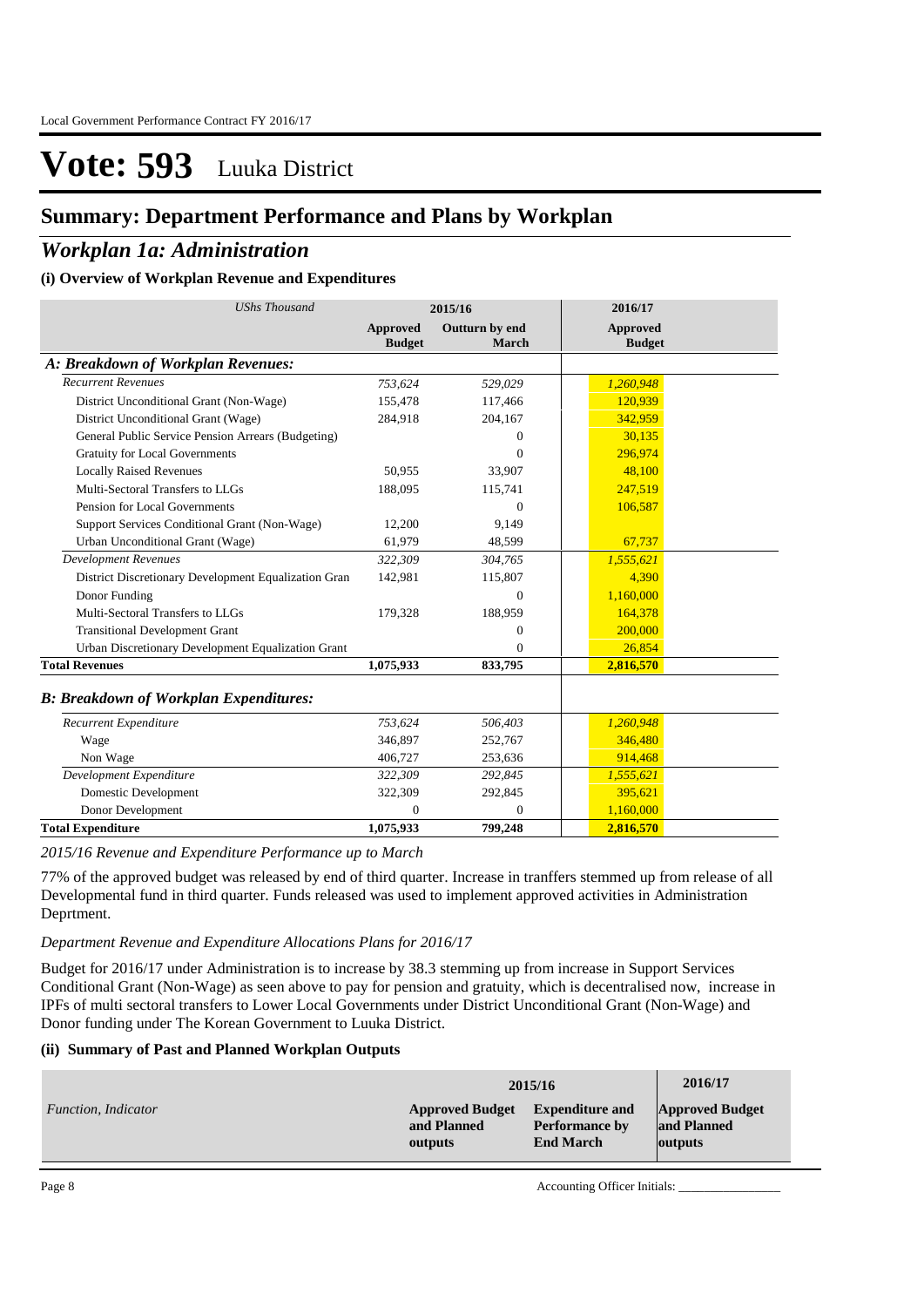## *Workplan 1a: Administration*

|                                                                            | 2015/16                                          | 2016/17                                                             |                                                  |
|----------------------------------------------------------------------------|--------------------------------------------------|---------------------------------------------------------------------|--------------------------------------------------|
| Function, Indicator                                                        | <b>Approved Budget</b><br>and Planned<br>outputs | <b>Expenditure and</b><br><b>Performance by</b><br><b>End March</b> | <b>Approved Budget</b><br>and Planned<br>outputs |
| <b>Function: 1381 District and Urban Administration</b>                    |                                                  |                                                                     |                                                  |
| No. (and type) of capacity building sessions undertaken                    | 3                                                | 6                                                                   |                                                  |
| Availability and implementation of LG capacity building<br>policy and plan | Yes                                              | Yes                                                                 |                                                  |
| No. of monitoring visits conducted                                         | 12                                               | $\Omega$                                                            |                                                  |
| No. of monitoring reports generated                                        | 4                                                |                                                                     |                                                  |
| No. of computers, printers and sets of office furniture<br>purchased       | 0                                                | $\Omega$                                                            |                                                  |
| No. of solar panels purchased and installed                                |                                                  |                                                                     |                                                  |
| <b>Function Cost (UShs '000)</b><br>Cost of Workplan (UShs '000):          | 15,976,998<br>15,976,998                         | 799,248<br>799,248                                                  | 2,816,570<br>2.816.570                           |

### *2015/16 Physical Performance up to March*

Coorditation and management office operatiolize through, Travel inland, procurement of stationery,Tonner,fuel for operation, compound cleaning,bank charges, Part Payment construction of Administration Block, intenet Data, PAYEE recovery, Human resource mangement and Printing of payroll and pay slips.

*Planned Outputs for 2016/17* 

Completion of phase 1 of the Construction of Administration block, Renovation of the old council Hall, funding of capacity building activities, implementationof the ISNC project in Uganda. ULGA annual subscriptions and CAO subscriptions, processing of a land title for Naigobya parish land, management of civil litigations; processing and payment of current pension, payment of pension and gratuity arrears, IPPS data capture and payroll approval; salary invoicing and salary payment;

printing and publishing payrolls and pay slips; coordination and monitoring council activities; and attending, partnership meetings and dialogues

### **(iii) Details of Off-Budget Activities carried out by NGOs, Central Government, the Private Sector and Donors**  None

### **(iv) The three biggest challenges faced by the department in improving local government services**

*Inadequate office space 1.*

Inadequate office accomodation for staff

*Human resource Managemnt 2.*

Critical posts especially Head of Department level not filled.

*Records and public Relations Management 3.*

Unsecure registry because it is in the open.

### *Workplan 2: Finance*

### **(i) Overview of Workplan Revenue and Expenditures**

| UShs Thousand | 2015/16       |                       | 2016/17       |
|---------------|---------------|-----------------------|---------------|
|               | Approved      | <b>Outturn by end</b> | Approved      |
|               | <b>Budget</b> | March                 | <b>Budget</b> |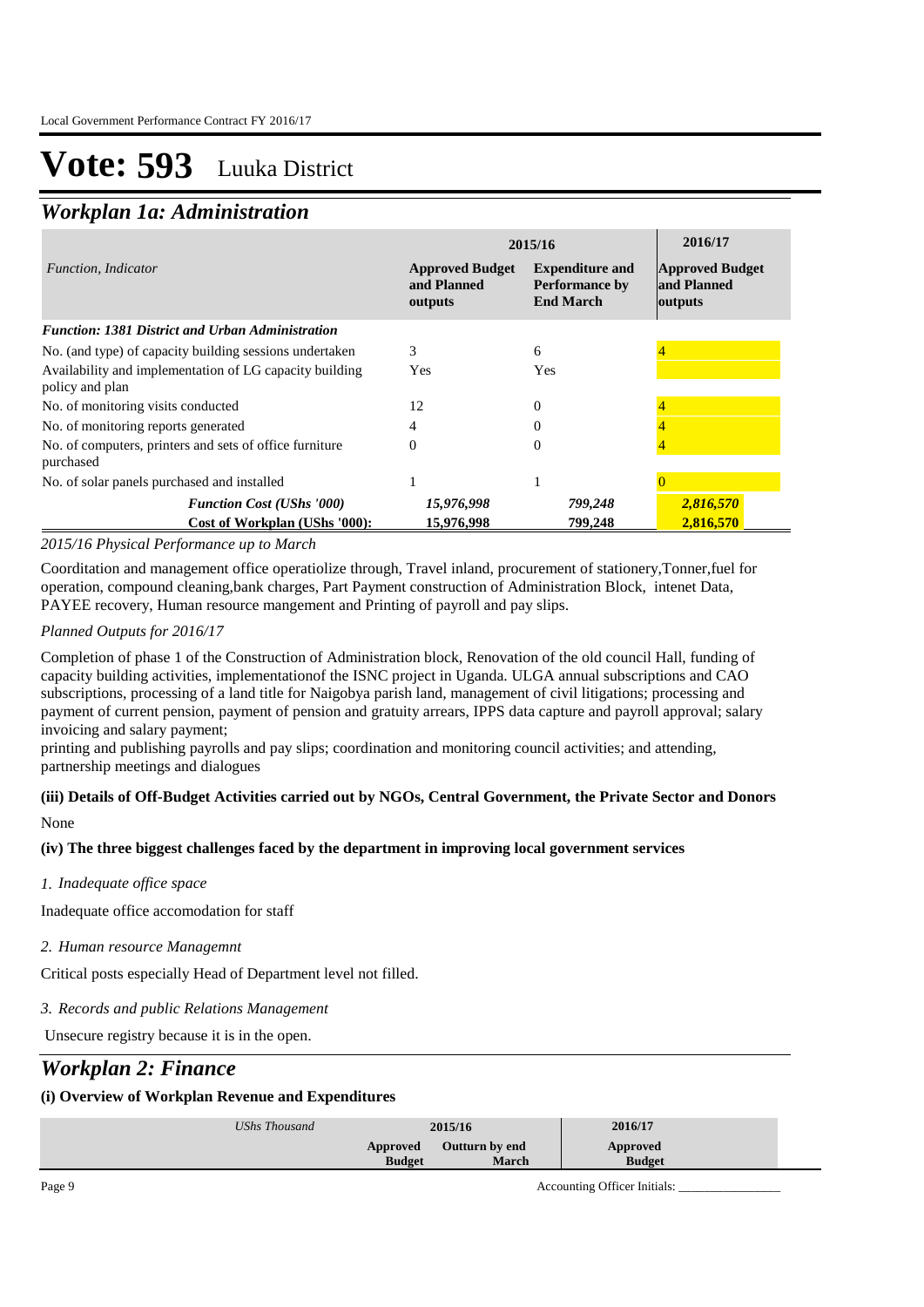### *Workplan 2: Finance*

| A: Breakdown of Workplan Revenues:                   |                   |                  |                   |  |
|------------------------------------------------------|-------------------|------------------|-------------------|--|
| <b>Recurrent Revenues</b>                            | 200,080           | 120,908          | 199,220           |  |
| District Unconditional Grant (Non-Wage)              | 60,000            | 39,475           | 68,224            |  |
| District Unconditional Grant (Wage)                  | 107,690           | 71,768           | 100,188           |  |
| <b>Locally Raised Revenues</b>                       | 30,658            | 8,367            | 30,809            |  |
| Support Services Conditional Grant (Non-Wage)        | 1,732             | 1,299            |                   |  |
| <b>Development Revenues</b>                          |                   | 0                | 8,000             |  |
| District Discretionary Development Equalization Gran |                   | 0                | 8,000             |  |
| <b>Total Revenues</b>                                | 200,080           | 120,908          | 207,220           |  |
| <b>B: Breakdown of Workplan Expenditures:</b>        |                   |                  |                   |  |
| Recurrent Expenditure                                | 200,080           | 120,166          | 199,220           |  |
| Wage<br>Non Wage                                     | 107,290<br>92,790 | 71,768<br>48,399 | 100,188<br>99,032 |  |
| Development Expenditure                              | $\Omega$          | 0                | 8,000             |  |
| Domestic Development                                 | $\theta$          | $\overline{0}$   | 8,000             |  |
|                                                      |                   |                  |                   |  |
| Donor Development                                    | $\Omega$          | $\Omega$         | $\Omega$          |  |

*2015/16 Revenue and Expenditure Performance up to March*

By end of third quarter, 60% of the approved Budget under Finance was released. Low Local revenue realised due to the District Revenue Enhancement Plan still being Implemented and Improved payroll management in Luuka District led to less transffers under wage. Funds received was spent on the Budgeted activities under Finance department.

*Department Revenue and Expenditure Allocations Plans for 2016/17*

The department anticipate to operate a Budget of shillings 207,220,000/=. This indicates a slight increment of 3.4% of the 2015/16 Budget. Funding will focus at wages. Office Operations, Revenue mobilisation, Budgeting and Accounting functions.

### **(ii) Summary of Past and Planned Workplan Outputs**

|                                                                        |                                                  | 2015/16                                                             |                                                  |  |
|------------------------------------------------------------------------|--------------------------------------------------|---------------------------------------------------------------------|--------------------------------------------------|--|
| Function, Indicator                                                    | <b>Approved Budget</b><br>and Planned<br>outputs | <b>Expenditure and</b><br><b>Performance by</b><br><b>End March</b> | <b>Approved Budget</b><br>and Planned<br>outputs |  |
| Function: 1481 Financial Management and Accountability(LG)             |                                                  |                                                                     |                                                  |  |
| Date for submitting the Annual Performance Report                      | 30/05/2015                                       | 30/07/2016                                                          | 15/09/2016                                       |  |
| Value of LG service tax collection                                     | 10800000                                         | 60689192                                                            | 54000000                                         |  |
| Value of Other Local Revenue Collections                               | 70813000                                         | $\Omega$                                                            | 37000000                                         |  |
| Date of Approval of the Annual Workplan to the Council                 | 30/05/2015                                       | 30/05/2015                                                          | 30/05/2015                                       |  |
| Date for presenting draft Budget and Annual workplan to the<br>Council | 30/03/2016                                       | 27/03/2015                                                          | 27/02/2016                                       |  |
| Date for submitting annual LG final accounts to Auditor<br>General     | 30/08/2015                                       | 30/08/2015                                                          | 30/08/2015                                       |  |
| <b>Function Cost (UShs '000)</b>                                       | 200,080                                          | 120,166                                                             | 207,220                                          |  |
| Cost of Workplan (UShs '000):                                          | 200,080                                          | 120,166                                                             | 207,220                                          |  |

*2015/16 Physical Performance up to March*

Coordination and management of finance office operatiolized through, Travel inland, procurement of stationery,Payroll verified, Tonner,fuel for office operation,bank charges, meals and refreshements, internet Data purchase,submission of responses to PAC parliament and Auditor General, photocopying, binding and procurement of Office equipments..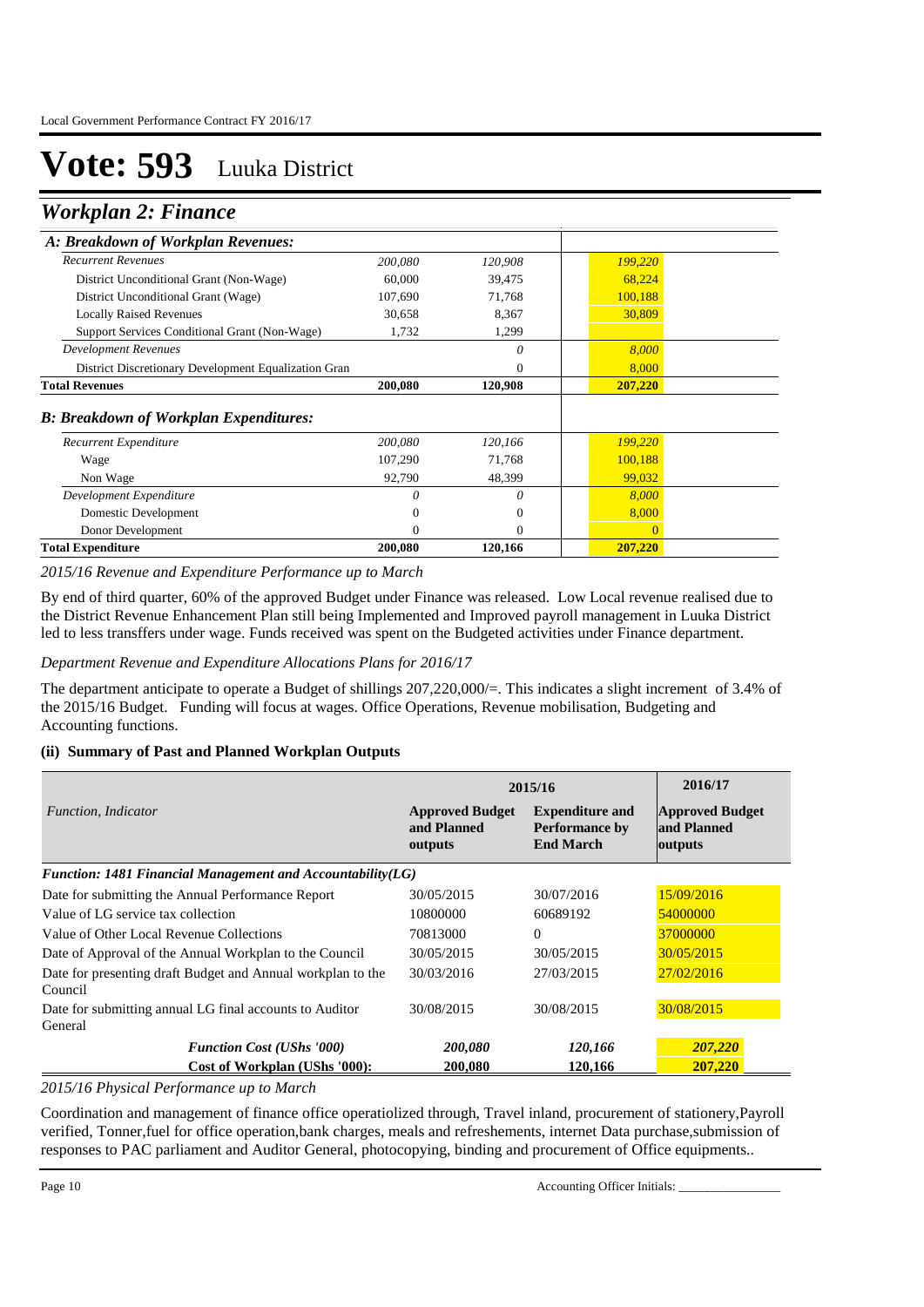## *Workplan 2: Finance*

### *Planned Outputs for 2016/17*

To submit Audit Report for Financial Year 2015/2016 to Office of the Auditor General by 30th August 2016, Production and submission of quarterly Financial Reports by the 15th day of the month following the quarter; To ensure timely accountability and adherence to the relevant control measures. Local Revenue collected as planned. Procurement of accounting stationery and General Management of revenue and expenditure practices.

### **(iii) Details of Off-Budget Activities carried out by NGOs, Central Government, the Private Sector and Donors**  None

### **(iv) The three biggest challenges faced by the department in improving local government services**

### *Transport 1.*

Lack of transport to assist in local revenue mobilization and collection

### *Office space 2.*

There is no office space to accommodate all the finance staff

### *Computers and office funiture 3.*

The department does not have any computers to assist in preparation and production of financial statements, preparation of salary templets. Officers do not have office chairs and tables.

### *Workplan 3: Statutory Bodies*

### **(i) Overview of Workplan Revenue and Expenditures**

| <b>UShs Thousand</b>                          |                           | 2015/16                        | 2016/17                   |  |
|-----------------------------------------------|---------------------------|--------------------------------|---------------------------|--|
|                                               | Approved<br><b>Budget</b> | Outturn by end<br><b>March</b> | Approved<br><b>Budget</b> |  |
| A: Breakdown of Workplan Revenues:            |                           |                                |                           |  |
| <b>Recurrent Revenues</b>                     | 872,864                   | 618,666                        | 381,926                   |  |
| District Unconditional Grant (Non-Wage)       | 42,058                    | 31,486                         | 239,041                   |  |
| District Unconditional Grant (Wage)           | 169,491                   | 99,217                         | 142,885                   |  |
| Support Services Conditional Grant (Non-Wage) | 661,315                   | 487,962                        |                           |  |
| <b>Total Revenues</b>                         | 872,864                   | 618,666                        | 381,926                   |  |
| <b>B: Breakdown of Workplan Expenditures:</b> |                           |                                |                           |  |
| Recurrent Expenditure                         | 930,761                   | 630,053                        | 381,926                   |  |
| Wage                                          | 138,852                   | 99,216                         | 142,885                   |  |
| Non Wage                                      | 791,909                   | 530,837                        | 239,041                   |  |
| Development Expenditure                       | 0                         | 0                              | $\theta$                  |  |
| Domestic Development                          | $^{(1)}$                  | $\Omega$                       | $\Omega$                  |  |
| Donor Development                             | 0                         | $\Omega$                       | $\Omega$                  |  |
| <b>Total Expenditure</b>                      | 930,761                   | 630,053                        | 381,926                   |  |

*2015/16 Revenue and Expenditure Performance up to March*

Statutory bodies realised 70% of its Budget. Under performance was as a result of non transffer of Pension and gratuity during thid quarter. There was however observed decrease under Conditional transfers to Councillors allowances and Ex-gratia, which will be released in fourth quarter.

### *Department Revenue and Expenditure Allocations Plans for 2016/17*

Support Services Conditional Grant (Non-Wage) to be spent under Administration. This led to reduction in Budget by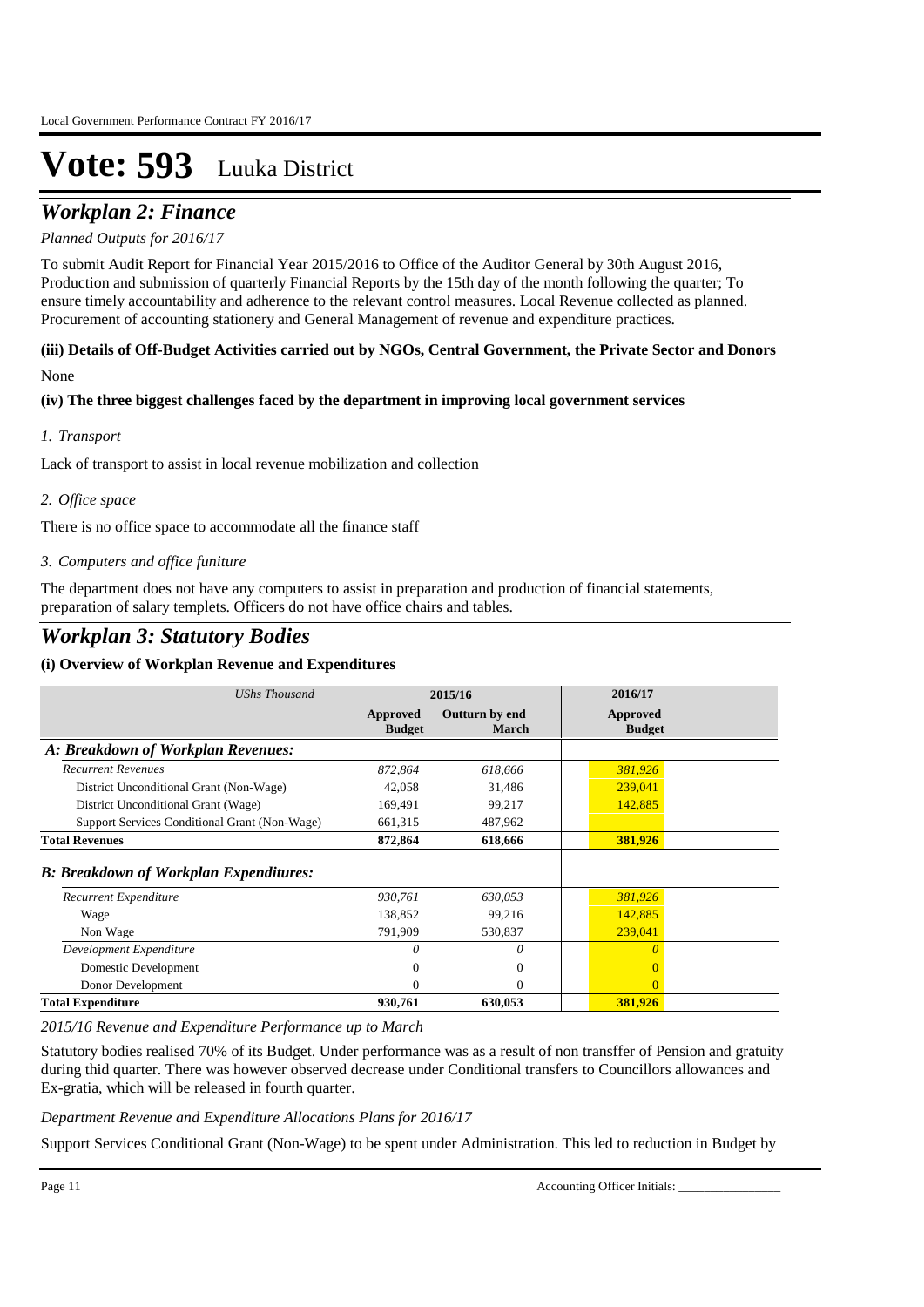## *Workplan 3: Statutory Bodies*

41%, however it is observed that District Unconditional Grant (Non-Wage) shot up by 86.1% cause is folding of Statutory bodies conditional grant to be spent under District Unconditional Grant (Non-Wage). Focus will be DistrictService Commission activities; activities of the District Local Government Public Accounts Committee and District Land Board.

### **(ii) Summary of Past and Planned Workplan Outputs**

|                                                                               | 2015/16                                          | 2016/17                                                             |                                                  |
|-------------------------------------------------------------------------------|--------------------------------------------------|---------------------------------------------------------------------|--------------------------------------------------|
| Function, Indicator                                                           | <b>Approved Budget</b><br>and Planned<br>outputs | <b>Expenditure and</b><br><b>Performance by</b><br><b>End March</b> | <b>Approved Budget</b><br>and Planned<br>outputs |
| <b>Function: 1382 Local Statutory Bodies</b>                                  |                                                  |                                                                     |                                                  |
| No. of land applications (registration, renewal, lease<br>extensions) cleared | 40                                               | 17                                                                  | 10                                               |
| No. of Land board meetings                                                    | 12                                               | 10                                                                  | 12                                               |
| No.of Auditor Generals queries reviewed per LG                                | 36                                               | 12                                                                  | 36                                               |
| No. of LG PAC reports discussed by Council                                    | 4                                                |                                                                     |                                                  |
| <b>Function Cost (UShs '000)</b><br>Cost of Workplan (UShs '000):             | 930,761<br>930.761                               | 630,053<br>630.053                                                  | 381,926<br>381.926                               |

### *2015/16 Physical Performance up to March*

Council and standing committee meetings held, Staff recruitment done, 2 PAC meetings conducted on Internal and external Auditor's reports and Contract committee office operationalised.

### *Planned Outputs for 2016/17*

6 Council meetings to be held. 6 Standing committee meetings to be held per sector, reports discussed in Council. 4 Auditor General and Internal Audit reports to be discussed for the District and LLG by the district Public Accounts Committee. 3 N o s e s s i o n s o f t h e D i s t r i c t S e r v i c e C o m m i s s i o n t o h a n d l e r e c r u i t m e n t , d i s c i p l i n e a n d e x i t o f s t a f f , . District land Board to issue lease holds to applicants and surveys land

### **(iii) Details of Off-Budget Activities carried out by NGOs, Central Government, the Private Sector and Donors**  None

### **(iv) The three biggest challenges faced by the department in improving local government services**

*Inadequate funding 1.*

We cannot hold frequent meetings to discuss all issues as they arise in the district

*Poor infrastructure 2.*

The council hall is not closed, lack of privacy, no seats

*Poor working conditions 3.*

No computers, offices located near the road with a lot of noise causing interruptions in meetings

## *Workplan 4: Production and Marketing*

### **(i) Overview of Workplan Revenue and Expenditures**

| UShs Thousand | 2015/16                   |                                | 2016/17                   |
|---------------|---------------------------|--------------------------------|---------------------------|
|               | Approved<br><b>Budget</b> | Outturn by end<br><b>March</b> | Approved<br><b>Budget</b> |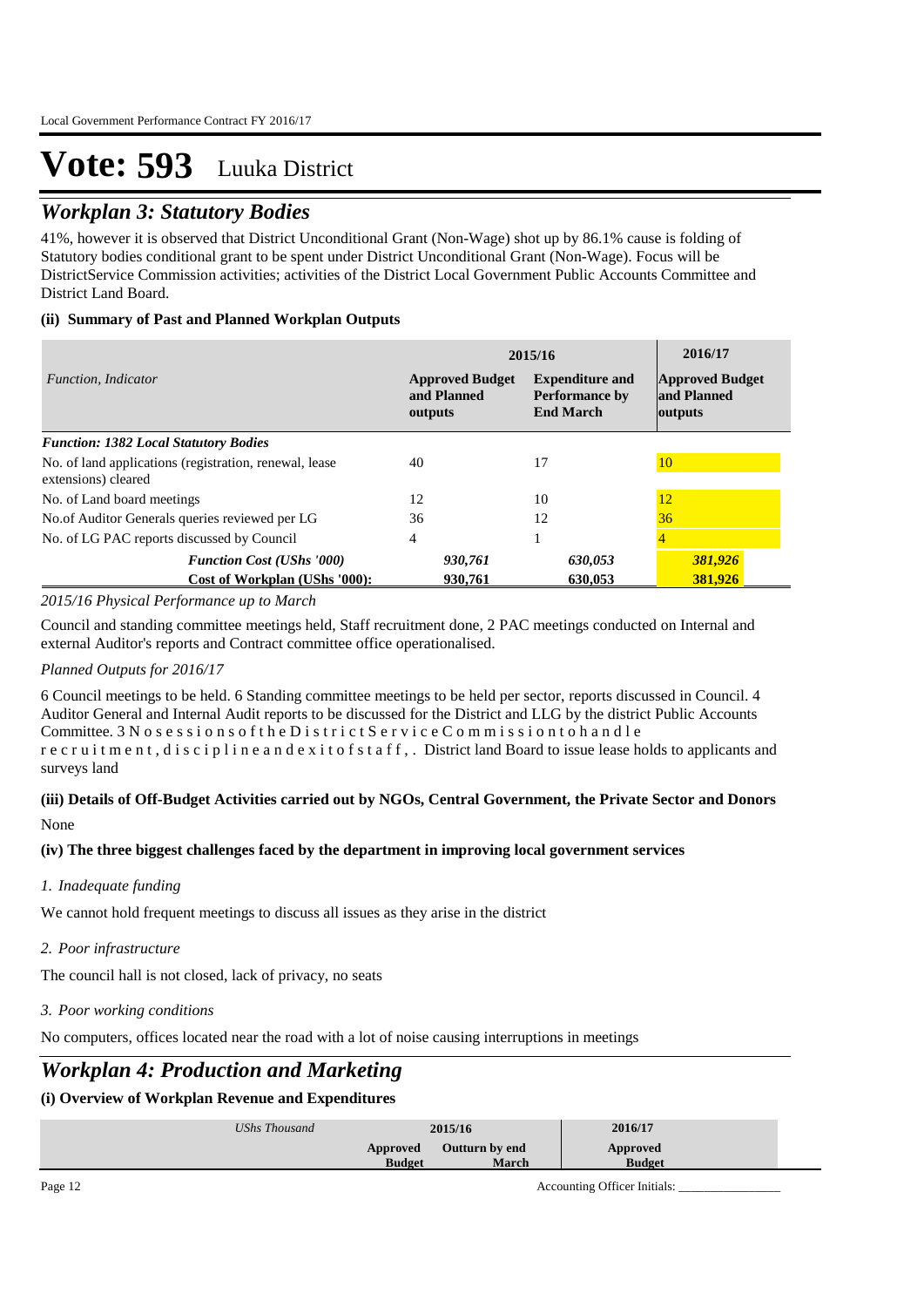## **Workplan 4: Production and Marketing**

| $\ldots$ and $\ldots$ is a followed the choice of $\ldots$ |         |          |          |  |
|------------------------------------------------------------|---------|----------|----------|--|
| A: Breakdown of Workplan Revenues:                         |         |          |          |  |
| <b>Recurrent Revenues</b>                                  | 237,949 | 150,523  | 459,312  |  |
| District Unconditional Grant (Wage)                        | 82,078  | 55,559   | 108,392  |  |
| Sector Conditional Grant (Non-Wage)                        | 29,628  | 22,221   | 37,713   |  |
| Sector Conditional Grant (Wage)                            | 126,243 | 72,744   | 313,207  |  |
| Development Revenues                                       | 31,148  | 23,361   | 33,072   |  |
| Development Grant                                          | 31,148  | 23,361   | 33,072   |  |
| <b>Total Revenues</b>                                      | 269,097 | 173,884  | 492,384  |  |
| <b>B: Breakdown of Workplan Expenditures:</b>              |         |          |          |  |
| Recurrent Expenditure                                      | 237,949 | 150,068  | 459,312  |  |
| Wage                                                       | 208,321 | 128,302  | 421,599  |  |
| Non Wage                                                   | 29,628  | 21,767   | 37,713   |  |
| Development Expenditure                                    | 31,148  | 484      | 33,072   |  |
| Domestic Development                                       | 31,148  | 484      | 33,072   |  |
| Donor Development                                          | 0       | $\Omega$ | $\Omega$ |  |
| <b>Total Expenditure</b>                                   | 269,097 | 150,552  | 492,384  |  |

*2015/16 Revenue and Expenditure Performance up to March*

65% of the approved annual Budget realised. 56% spent. Under performance was as a result of less transffer under conditional grant to extension workers during third quarter. Funds received was spent on Budgeted activities.

### *Department Revenue and Expenditure Allocations Plans for 2016/17*

Anticipated increase in Production revenue by 45.3% to fund recruitment of Extension staff as a Governmrnt Policy. This will be spent on salaries and facilitation of extension staff at lower local governments.

### **(ii) Summary of Past and Planned Workplan Outputs**

|                                                            | 2015/16                                          | 2016/17                                                             |                                                  |
|------------------------------------------------------------|--------------------------------------------------|---------------------------------------------------------------------|--------------------------------------------------|
| Function, Indicator                                        | <b>Approved Budget</b><br>and Planned<br>outputs | <b>Expenditure and</b><br><b>Performance by</b><br><b>End March</b> | <b>Approved Budget</b><br>and Planned<br>outputs |
| <b>Function: 0181 Agricultural Extension Services</b>      |                                                  |                                                                     |                                                  |
| <b>Function Cost (UShs '000)</b>                           | 0                                                | 0                                                                   | 320,085                                          |
| <b>Function: 0182 District Production Services</b>         |                                                  |                                                                     |                                                  |
| No. of livestock vaccinated                                | 1020                                             | 309                                                                 | 1436                                             |
| No. of livestock by type undertaken in the slaughter slabs | 2800                                             | 804                                                                 | 600                                              |
| No. of fish ponds stocked                                  | 25                                               | $\Omega$                                                            |                                                  |
| No of livestock markets constructed                        |                                                  | $\Omega$                                                            |                                                  |
| No of plant clinics/mini laboratories constructed          |                                                  | $\overline{0}$                                                      |                                                  |
| <b>Function Cost (UShs '000)</b>                           | 269,097                                          | 150,552                                                             | 160.985                                          |
| <b>Function: 0183 District Commercial Services</b>         |                                                  |                                                                     |                                                  |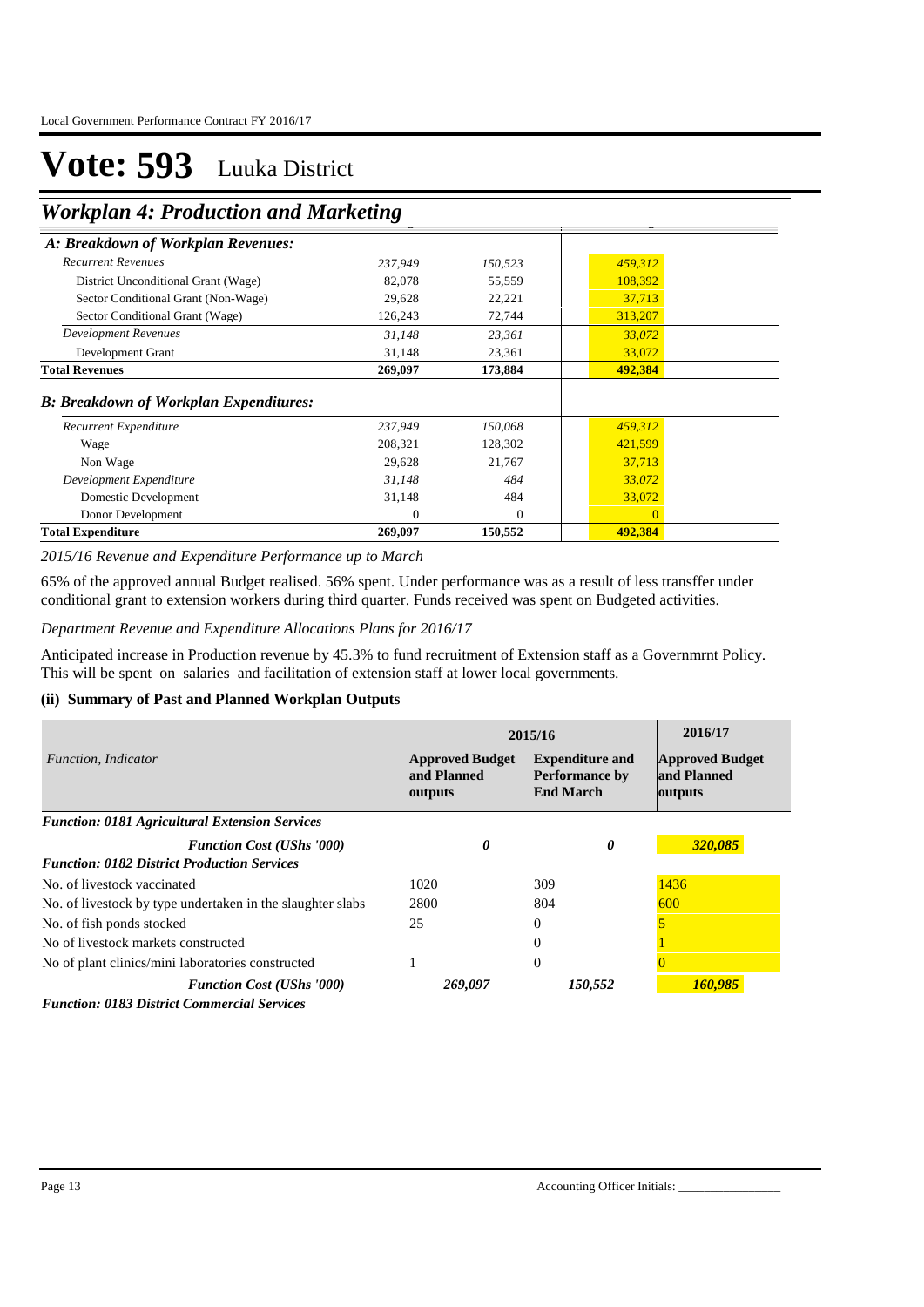## *Workplan 4: Production and Marketing*

|                                                                                    |                                                  | 2015/16                                                      | 2016/17                                          |
|------------------------------------------------------------------------------------|--------------------------------------------------|--------------------------------------------------------------|--------------------------------------------------|
| Function, Indicator                                                                | <b>Approved Budget</b><br>and Planned<br>outputs | <b>Expenditure and</b><br>Performance by<br><b>End March</b> | <b>Approved Budget</b><br>and Planned<br>outputs |
| No of awareness radio shows participated in                                        | $\Omega$                                         | $\Omega$                                                     |                                                  |
| No. of trade sensitisation meetings organised at the<br>district/Municipal Council |                                                  | 0                                                            |                                                  |
| No of businesses issued with trade licenses                                        |                                                  | $\theta$                                                     | 50                                               |
| No. of market information reports desserminated                                    |                                                  |                                                              |                                                  |
| No of cooperative groups supervised                                                |                                                  |                                                              | 16                                               |
| No. of cooperative groups mobilised for registration                               |                                                  |                                                              | 16                                               |
| No. of cooperatives assisted in registration                                       |                                                  |                                                              | 16                                               |
| No. of tourism promotion activities meanstremed in district<br>development plans   | 0                                                | 0                                                            | $\overline{2}$                                   |
| No. and name of hospitality facilities (e.g. Lodges, hotels and<br>restaurants)    | $\Omega$                                         | $\overline{0}$                                               |                                                  |
| A report on the nature of value addition support existing and<br>needed            | N <sub>0</sub>                                   | No                                                           | N <sub>o</sub>                                   |
| <b>Function Cost (UShs '000)</b>                                                   |                                                  | O                                                            | 11,314                                           |
| Cost of Workplan (UShs '000):                                                      | 269,097                                          | 150,552                                                      | 492,384                                          |

### *2015/16 Physical Performance up to March*

Salaries paid to staff, senstisation of communities on control of storage pests and surveillance for outbreak of crop pests & diseases, surveillance for livesiock diseases, Senstisation of communities on Apiculture and Aquaculture, senstisation of communities on prevention and control of livestock pests and diseases particularly the tick borne diseases.

### *Planned Outputs for 2016/17*

Senstization of communities about animal disease prevention and control particularly tick borne diseases, poultry diseases,senstization of communitieson BCTB,CBSD,BBW,Storage pests,Oxalis and control of rodents (Rats and Mole Rats),prevention of transportation and sale of immature fish,training of farmers on aquaculture.Construction of a livestock market .Surveillance of outbreaks of both crop and livestock pests and diseases.Regulatory services of Agro in-put dealers.

### **(iii) Details of Off-Budget Activities carried out by NGOs, Central Government, the Private Sector and Donors**

Training of Artificial Inseminator by East African dairy development project in collaboration with Dairy Development Association and provision of two milk coolers.Lutheran World Foundation is to provide improved seed and advisory services. Inclusive and Sustainable New Communities project to provide advisory services, improved seeds and infrastructure.

### **(iv) The three biggest challenges faced by the department in improving local government services**

### *Low staffing level 1.*

The district has 8 LLGs yet the department has only 2 staff in the crop sector and 4 in the veterinary sector,one fisheries staff and 2 assistant commercial officers.This therefore affects service delivery in all aspects

### *small budget allocation 2.*

The department has an annual budget for PMG of only shillings 63,625,545 and 55% of this, which is for capital development, is only 34,994,000 which cannot suffice to complete construction of a diagnostic lab in one financial year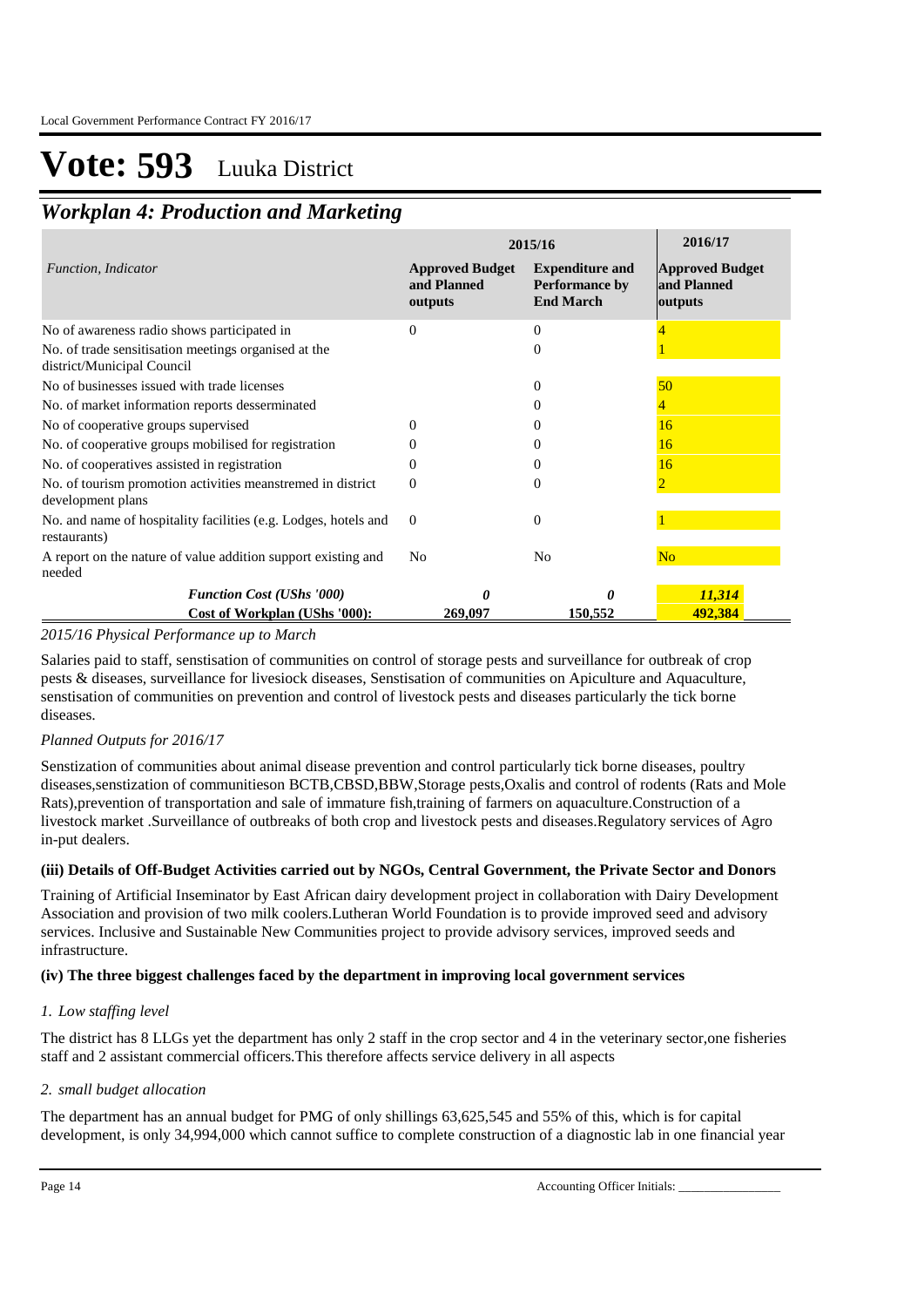## *Workplan 4: Production and Marketing*

*Lack of transport 3.*

 Even the few available staff are not facilitated due to Lack of motorcycles for mobility,this greately affects the effectiveness of staff in service delivery

## *Workplan 5: Health*

### **(i) Overview of Workplan Revenue and Expenditures**

| <b>UShs Thousand</b>                                 |                                  | 2015/16                 | 2016/17                          |
|------------------------------------------------------|----------------------------------|-------------------------|----------------------------------|
|                                                      | <b>Approved</b><br><b>Budget</b> | Outturn by end<br>March | <b>Approved</b><br><b>Budget</b> |
| A: Breakdown of Workplan Revenues:                   |                                  |                         |                                  |
| <b>Recurrent Revenues</b>                            | 1,451,866                        | 1,094,440               | 1,588,000                        |
| Sector Conditional Grant (Non-Wage)                  | 200,823                          | 150,617                 | 200,823                          |
| Sector Conditional Grant (Wage)                      | 1,251,043                        | 943,822                 | 1,387,177                        |
| <b>Development Revenues</b>                          | 146,677                          | 40,790                  | 41,462                           |
| Development Grant                                    | 40,790                           | 40,790                  | $\Omega$                         |
| District Discretionary Development Equalization Gran |                                  | $\Omega$                | 41,462                           |
| Donor Funding                                        | 105,887                          | $\mathbf{0}$            |                                  |
| <b>Total Revenues</b>                                | 1,598,544                        | 1,135,230               | 1,629,462                        |
| <b>B: Breakdown of Workplan Expenditures:</b>        |                                  |                         |                                  |
| Recurrent Expenditure                                | 1,451,866                        | 1,027,563               | 1,588,000                        |
| Wage                                                 | 1,251,043                        | 876,946                 | 1,387,177                        |
| Non Wage                                             | 200,823                          | 150,617                 | 200,823                          |
| Development Expenditure                              | 146.677                          | 1,532                   | 41,462                           |
| Domestic Development                                 | 40,790                           | 1,532                   | 41,462                           |
| Donor Development                                    | 105,887                          | $\Omega$                | $\Omega$                         |
| <b>Total Expenditure</b>                             | 1,598,544                        | 1,029,095               | 1,629,462                        |

*2015/16 Revenue and Expenditure Performance up to March*

69% of the budget released for PHC activities. Implementation of PHC - development activities had been stop because of the changes in the work plan,implemention to start in fourth quarter.

### *Department Revenue and Expenditure Allocations Plans for 2016/17*

The Budget for Health is to increase by 9.8% as a result of increases in IPFs for Sector Conditional Grant (Wage). IPFs under PHC Development was mainteined. Non-wage is for Health Centre 1V, 6 HC 111s, 26 HC11s, 9 NGO facilities and the DHO's office for its operation to support the health services in the District..

### **(ii) Summary of Past and Planned Workplan Outputs**

|                     |                        | 2015/16                | 2016/17                |
|---------------------|------------------------|------------------------|------------------------|
| Function, Indicator | <b>Approved Budget</b> | <b>Expenditure and</b> | <b>Approved Budget</b> |
|                     | and Planned            | <b>Performance by</b>  | and Planned            |
|                     | outputs                | <b>End March</b>       | outputs                |

*Function: 0881 Primary Healthcare*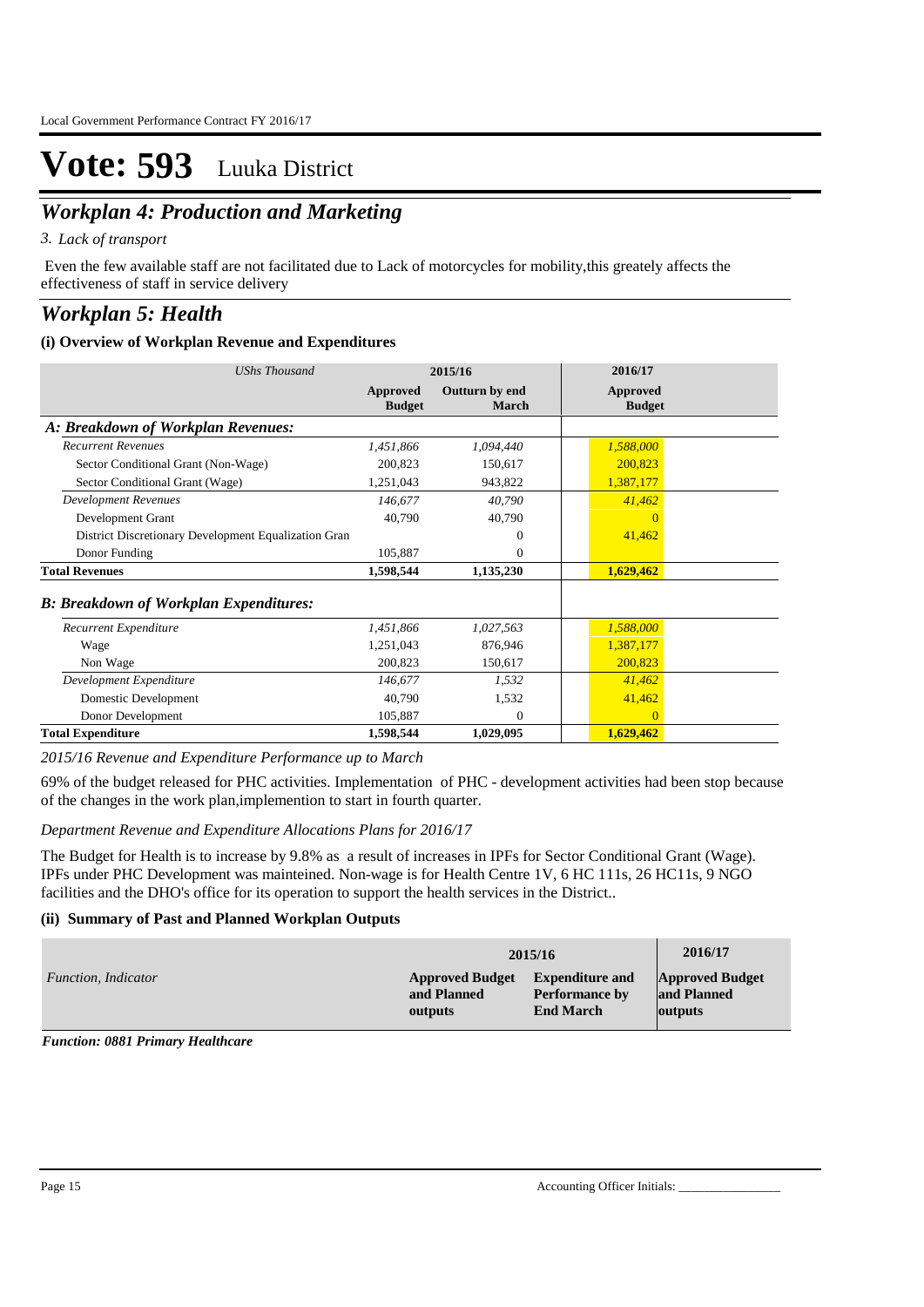### *Workplan 5: Health*

|                                                                                             |                                                  | 2015/16                                                      | 2016/17                                          |
|---------------------------------------------------------------------------------------------|--------------------------------------------------|--------------------------------------------------------------|--------------------------------------------------|
| Function, Indicator                                                                         | <b>Approved Budget</b><br>and Planned<br>outputs | <b>Expenditure and</b><br>Performance by<br><b>End March</b> | <b>Approved Budget</b><br>and Planned<br>outputs |
| Value of essential medicines and health supplies delivered to<br>health facilities by NMS   | 324000000                                        | $\Omega$                                                     | 367467000                                        |
| Value of health supplies and medicines delivered to health<br>facilities by NMS             | 324000000                                        | $\theta$                                                     | 367467000                                        |
| Number of health facilities reporting no stock out of the 6<br>tracer drugs.                | 31                                               | $\theta$                                                     | $\Omega$                                         |
| Number of outpatients that visited the NGO Basic health<br>facilities                       | 23320                                            | 4644                                                         | 55432                                            |
| Number of inpatients that visited the NGO Basic health<br>facilities                        | 40                                               | 90                                                           | 40                                               |
| No. and proportion of deliveries conducted in the NGO Basic<br>health facilities            | 50                                               | 80                                                           | 30                                               |
| Number of children immunized with Pentavalent vaccine in<br>the NGO Basic health facilities | 7230                                             | 58648                                                        | 8000                                             |
| Number of trained health workers in health centers                                          | 151                                              | 330                                                          | 130                                              |
| No of trained health related training sessions held.                                        | 12                                               | 14                                                           | $\overline{4}$                                   |
| Number of outpatients that visited the Govt. health facilities.                             | 257215                                           | 136500                                                       | 187083                                           |
| Number of inpatients that visited the Govt. health facilities.                              | 15000                                            | 11446                                                        | 2564                                             |
| No and proportion of deliveries conducted in the Govt. health<br>facilities                 | 1822                                             | 1348                                                         | 2984                                             |
| % age of approved posts filled with qualified health workers                                | 42                                               | 60                                                           | 69                                               |
| % age of Villages with functional (existing, trained, and<br>reporting quarterly) VHTs.     | 80                                               | 98                                                           | 90                                               |
| No of children immunized with Pentavalent vaccine                                           | 10382                                            | 81553                                                        | 12401                                            |
| No of healthcentres rehabilitated                                                           | 1                                                | 1                                                            | $\Omega$                                         |
| No of theatres rehabilitated                                                                | $\theta$                                         | $\theta$                                                     |                                                  |
| <b>Function Cost (UShs '000)</b>                                                            | 1,598,544                                        | 1,029,095                                                    | 200,287                                          |
| Function: 0883 Health Management and Supervision                                            |                                                  |                                                              |                                                  |
| <b>Function Cost (UShs '000)</b>                                                            | 0                                                | 0                                                            | 1,429,175                                        |
| Cost of Workplan (UShs '000):                                                               | 1,598,544                                        | 1.029.095                                                    | 1,629,462                                        |

*2015/16 Physical Performance up to March*

Inpatients both in govt and NGOs is 4236,outpatients is 88305 and deiveries conducted in health center are 804 and mass measles coverage is 67379 for the all district which gives percentage coverage of 90%

### *Planned Outputs for 2016/17*

Renovation of the operating theatre;Under NGO, EXPECTED Outpatients - 55,432 ,inpatients 40,deliveries under skilled health worker 30 and children immunized with pentavalent vaccine 8000. Under government facilities, the following outputs are expected ;Outpatients 187,083 ,inpatients 2564,deliveries under skilled health workers 2984 and children immunized with pentavalent vaccine is 12,401.Medical supplies to government facilities will be in 3 cycles and redistribution of drugs will be done to avoid stock out of drugs.PAYMENT FOR PHC NON-WAGE TO NGO HCs, Payments of salaries to 213 health staffs, Payments for PHC NON-WAGE TO DHO'S OFFICE and PHC NON-WAGE TO HEALTH FACILITIES.

### **(iii) Details of Off-Budget Activities carried out by NGOs, Central Government, the Private Sector and Donors**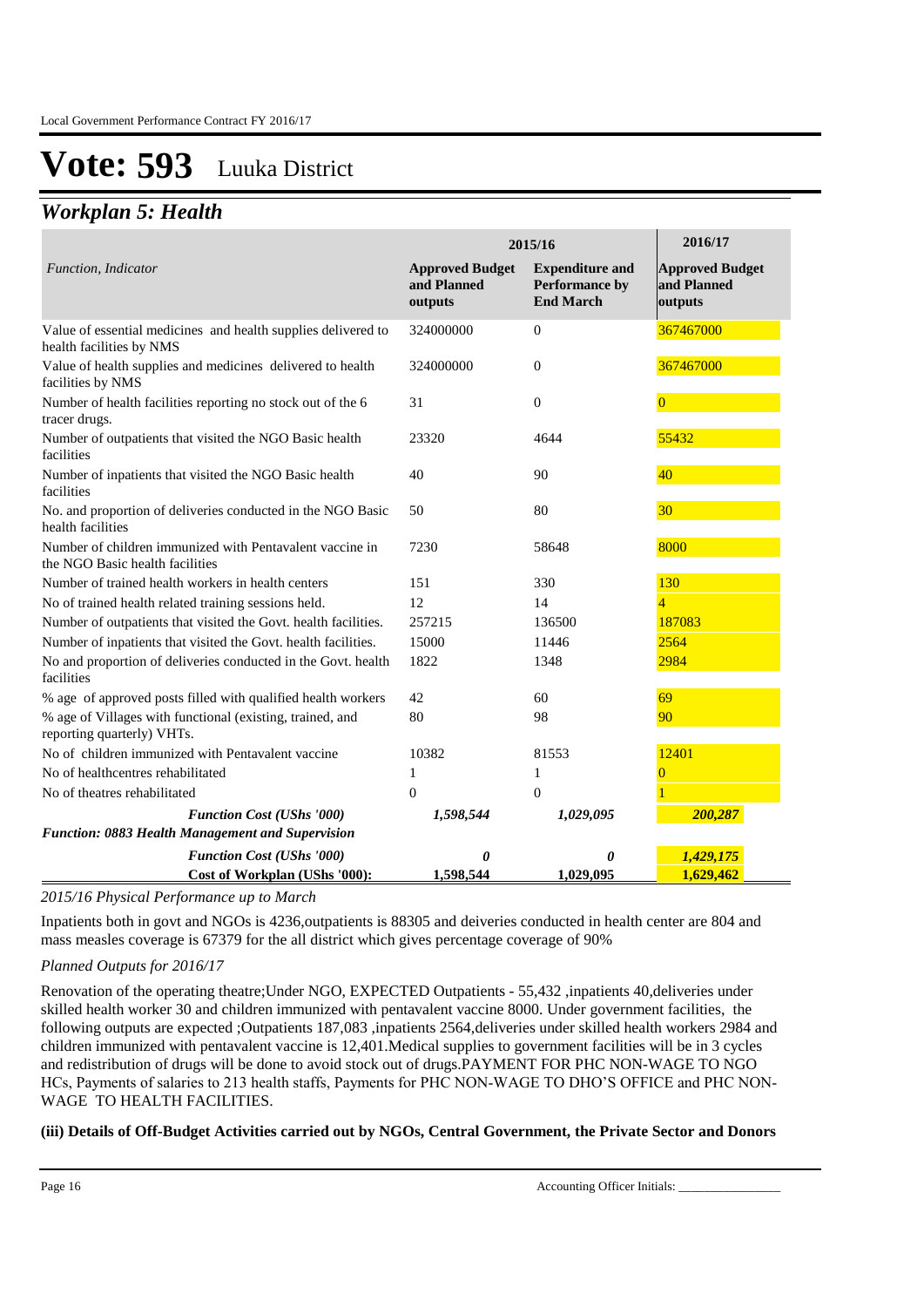## **(***Workplan 5: Health***) Details of Off-Budget Activities can be not only and Donors and Donors <b>Budget Activities** Sector and Donors *Contral Government* Sector and Donors *Contral Government* Sector *Activities*

Mass immunisation by UNICEF,child survival by Child Fund Uganda and strengthening human resources for health by Intar Health

### **(iv) The three biggest challenges faced by the department in improving local government services**

### *Staff accommodation 1.*

Most of the health facilities are allocated further away from T/Cs and this becomes hard for the staff to get accommodation near the facilities which affects there work especially at night.

### *Little PHC to NGO and Public health facilities 2.*

the amount of PHC given to facilities is very small it is not enough for the operation of the facility for three months therefore it should be increased.

### *Drugs 3.*

Some health centers are not getting drugs at all like kibbinga ,Ntayigirwa and Itakaibolu and Waibuga get very little according to their catchment population and the orders they make to NMS.

## *Workplan 6: Education*

### **(i) Overview of Workplan Revenue and Expenditures**

| <b>UShs Thousand</b>                          |                                  | 2015/16                        | 2016/17                   |  |
|-----------------------------------------------|----------------------------------|--------------------------------|---------------------------|--|
|                                               | <b>Approved</b><br><b>Budget</b> | Outturn by end<br><b>March</b> | Approved<br><b>Budget</b> |  |
| A: Breakdown of Workplan Revenues:            |                                  |                                |                           |  |
| <b>Recurrent Revenues</b>                     | 10,052,193                       | 7,207,208                      | 11,004,265                |  |
| District Unconditional Grant (Wage)           | 55,259                           | 38,445                         | 27,349                    |  |
| Other Transfers from Central Government       |                                  | 12,859                         |                           |  |
| Sector Conditional Grant (Non-Wage)           | 2,031,967                        | 1,342,987                      | 2,031,967                 |  |
| Sector Conditional Grant (Wage)               | 7,964,966                        | 5,812,917                      | 8,944,949                 |  |
| <b>Development Revenues</b>                   | 339,639                          | 339,639                        | 344,612                   |  |
| Development Grant                             | 339,639                          | 339,639                        | 244,612                   |  |
| <b>Transitional Development Grant</b>         |                                  | $\mathbf{0}$                   | 100,000                   |  |
| <b>Total Revenues</b>                         | 10,391,832                       | 7,546,847                      | 11,348,876                |  |
| <b>B: Breakdown of Workplan Expenditures:</b> |                                  |                                |                           |  |
| Recurrent Expenditure                         | 10,052,193                       | 7,202,258                      | 11,004,265                |  |
| Wage                                          | 8,020,226                        | 5,851,362                      | 8,972,298                 |  |
| Non Wage                                      | 2,031,967                        | 1,350,896                      | 2,031,967                 |  |
| Development Expenditure                       | 339,639                          | 246,282                        | 344,612                   |  |
| Domestic Development                          | 339,639                          | 246,282                        | 344,612                   |  |
| Donor Development                             | $\mathbf{0}$                     | $\mathbf{0}$                   | $\Omega$                  |  |
| <b>Total Expenditure</b>                      | 10,391,832                       | 7,448,540                      | 11,348,876                |  |

*2015/16 Revenue and Expenditure Performance up to March*

Balance is committed fund for projects which were under construction by end of third quarter. These include: nairika p/s, wandago p/s, kyanvuma p/s and kiyunga p/s. Supply of desks: Nairika p/s, Bugonza p/s, Buwologoma, Kiyunga p/s and Kyanvuma p/s

*Department Revenue and Expenditure Allocations Plans for 2016/17*

Education Budget for 2016/17 Fin. Year will be slightly higher than 2015/16 by 5%. This was as a result of increases in IPFs for Sector conditional Grant (Wage) due to anticipated increase in Teacher's Salaries by 15% and increases in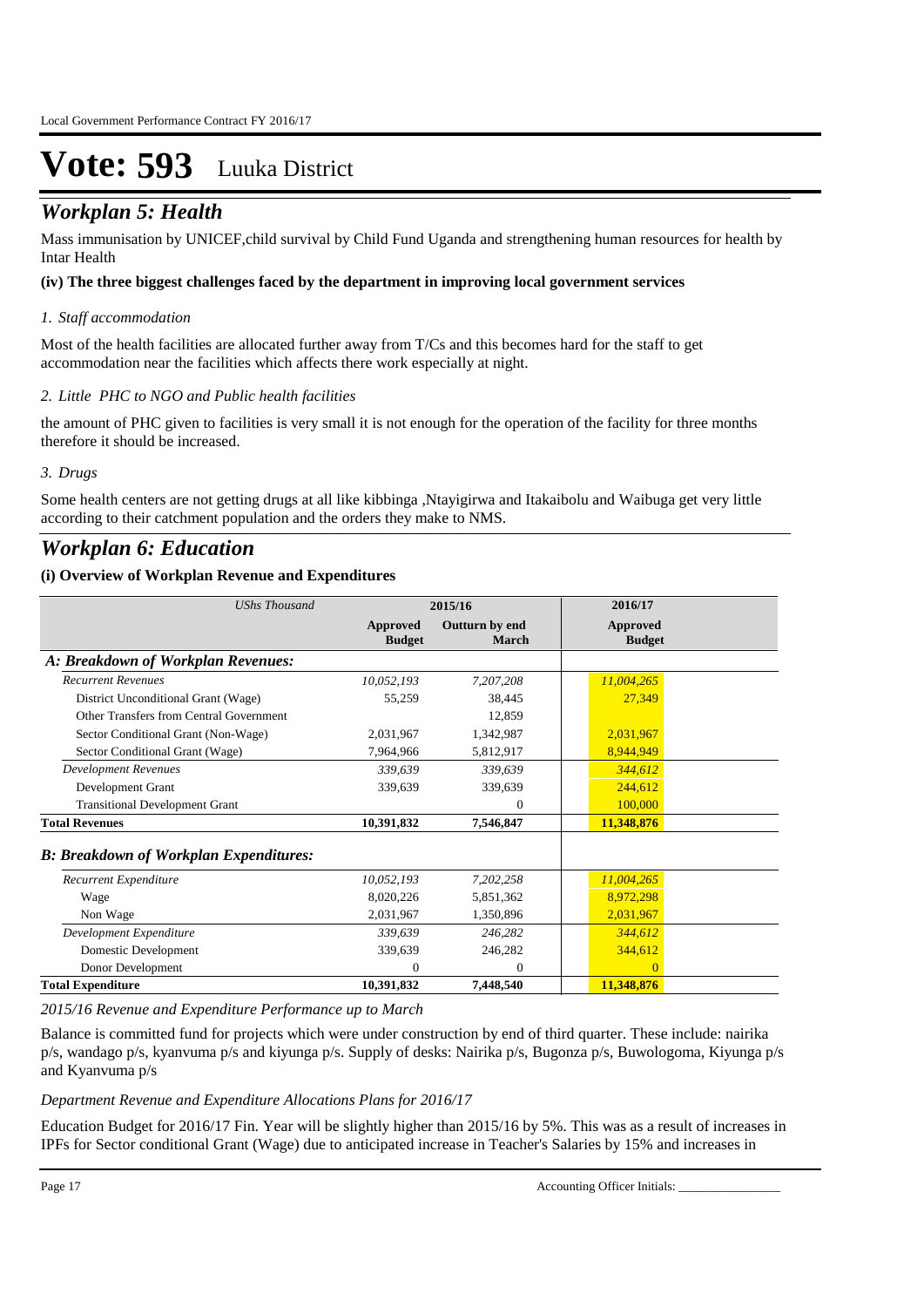## *Workplan 6: Education*

IPFs under SFG.

### **(ii) Summary of Past and Planned Workplan Outputs**

|                                                             |                                                  | 2015/16                                                             | 2016/17                                          |
|-------------------------------------------------------------|--------------------------------------------------|---------------------------------------------------------------------|--------------------------------------------------|
| <b>Function, Indicator</b>                                  | <b>Approved Budget</b><br>and Planned<br>outputs | <b>Expenditure and</b><br><b>Performance by</b><br><b>End March</b> | <b>Approved Budget</b><br>and Planned<br>outputs |
| <b>Function: 0781 Pre-Primary and Primary Education</b>     |                                                  |                                                                     |                                                  |
| No. of pupils enrolled in UPE                               | 63397                                            | 64371                                                               | 62639                                            |
| No. of student drop-outs                                    | 2400                                             | 299                                                                 | 1050                                             |
| No. of Students passing in grade one                        | 96                                               | 96                                                                  | 158                                              |
| No. of pupils sitting PLE                                   | 6889                                             | 6889                                                                | 6680                                             |
| No. of classrooms constructed in UPE                        | 10                                               | 10                                                                  | 6                                                |
| No. of latrine stances constructed                          | 20                                               | 20                                                                  |                                                  |
| No. of primary schools receiving furniture                  | 5                                                | $\mathbf{0}$                                                        |                                                  |
| <b>Function Cost (UShs '000)</b>                            | 8,053,435                                        | 5,812,358                                                           | 9,759,669                                        |
| <b>Function: 0782 Secondary Education</b>                   |                                                  |                                                                     |                                                  |
| No. of students enrolled in USE                             | 12349                                            | 1239                                                                | 12000                                            |
| No. of classrooms constructed in USE                        | 8                                                | $\Omega$                                                            | $\mathcal{D}_{\mathcal{A}}$                      |
| <b>Function Cost (UShs '000)</b>                            | 2,240,371                                        | 1,551,318                                                           | 2,281,487                                        |
| Function: 0784 Education & Sports Management and Inspection |                                                  |                                                                     |                                                  |
| No. of primary schools inspected in quarter                 | 88                                               | 160                                                                 | 88                                               |
| No. of secondary schools inspected in quarter               | 5.                                               | 35                                                                  |                                                  |
| No. of tertiary institutions inspected in quarter           | 6                                                | 7                                                                   |                                                  |
| No. of inspection reports provided to Council               | 4                                                | 6                                                                   |                                                  |
| <b>Function Cost (UShs '000)</b>                            | 98,026                                           | 84,864                                                              | 71,024                                           |
| Cost of Workplan (UShs '000):                               | 10,391,832                                       | 7,448,540                                                           | 12,112,180                                       |

### *2015/16 Physical Performance up to March*

1395 primary teachers salaries, enrolled 63397 pupils for primary education, 2 classroom at kalyowa and buyoga primary schoo constructed,constructed teachers' houses at buyoga primary school.supplied furniture at walibo, ikumbya & kitwekyambogo primary school. Also 225 secondary teachers salaries paid.

### *Planned Outputs for 2016/17*

Construction of a 2 classrooms block at St Thomas Makuutu and, Kituuto primary schools; completion of a two classroom block and an office at Buwologoma; construction of a two classroom block at Nakabugu moslem secondary school, Supply of 180 Desks to St. Thomas Makuutu, Kituuto, and Buwologoma primary schools, Construction of 3 three, 3 Five stance latrines at Kalyowa,Waliibo Buyunze and Bukhana primary schools including final payment for the construction of a five stance latrine at Nakabale primary school. Inspection of all schools at least once per term; monitoring all schools at least once per term.

### **(iii) Details of Off-Budget Activities carried out by NGOs, Central Government, the Private Sector and Donors**

Sensitisation of Parents, School management committees/ Board of Governors, Teachers on their roles for better perfomance. STiR Education for teacher net works, Sense international for deaf blind Children Education and ANNPCAN for promotion of special needs Education.

### **(iv) The three biggest challenges faced by the department in improving local government services**

*Inadequate funding 1.*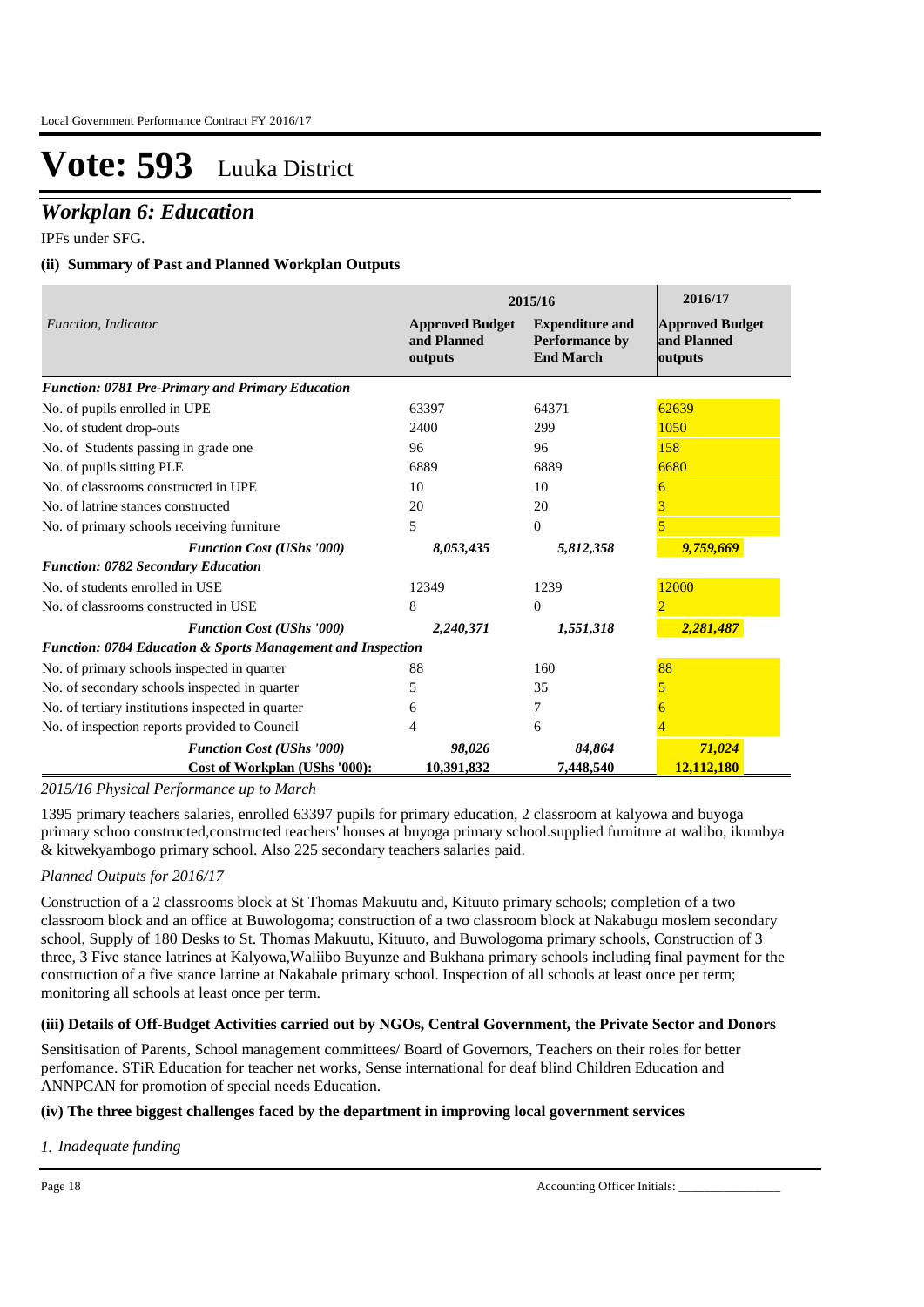### *Workplan 6: Education*

Inadequate resources to meet the current and future needs for service delivery

### *Lack of Land titles 2.*

Unsecure tenure of schools due to unregistered land.

*Negative political pronouncements 3.*

Continued negative perception towards community support for affecting teaching and learning in schools.

### *Workplan 7a: Roads and Engineering*

### **(i) Overview of Workplan Revenue and Expenditures**

| <b>UShs Thousand</b>                           |                           | 2015/16                 | 2016/17                   |
|------------------------------------------------|---------------------------|-------------------------|---------------------------|
|                                                | Approved<br><b>Budget</b> | Outturn by end<br>March | Approved<br><b>Budget</b> |
| A: Breakdown of Workplan Revenues:             |                           |                         |                           |
| <b>Recurrent Revenues</b>                      | 633,590                   | 328,043                 | 634,995                   |
| District Unconditional Grant (Wage)            | 28,716                    | 21,537                  | 51,326                    |
| Multi-Sectoral Transfers to LLGs               | 193,686                   | 125,731                 |                           |
| <b>Other Transfers from Central Government</b> | 411,188                   | 180,775                 |                           |
| Sector Conditional Grant (Non-Wage)            |                           | $\mathbf{0}$            | 583,669                   |
| <b>Total Revenues</b>                          | 633,590                   | 328,043                 | 634,995                   |
| <b>B: Breakdown of Workplan Expenditures:</b>  |                           |                         |                           |
| Recurrent Expenditure                          | 633,590                   | 276,144                 | 634,995                   |
| Wage                                           | 28,716                    | 21,537                  | 51,326                    |
| Non Wage                                       | 604,874                   | 254,607                 | 583,669                   |
| Development Expenditure                        | $\Omega$                  | 0                       | $\Omega$                  |
| Domestic Development                           |                           | $\Omega$                |                           |
| Donor Development                              | 0                         | $\Omega$                | $\Omega$                  |
| <b>Total Expenditure</b>                       | 633,590                   | 276,144                 | 634,995                   |

*2015/16 Revenue and Expenditure Performance up to March*

44% of the total approved Budget of 2015/16 was realised for the district and 65% for lower LGS.this quarter, Ugshs 18,287,200/= was transferred to Luuka Town Council and Ugshs 53,500,067/= remained at the district

*Department Revenue and Expenditure Allocations Plans for 2016/17*

Revenue under works has been mainteined as last financial year. However, it is still inadequate compared to the rate of ware and tear.

### **(ii) Summary of Past and Planned Workplan Outputs**

|                            |                        | 2015/16                | 2016/17                |
|----------------------------|------------------------|------------------------|------------------------|
| <i>Function, Indicator</i> | <b>Approved Budget</b> | <b>Expenditure and</b> | <b>Approved Budget</b> |
|                            | and Planned            | <b>Performance by</b>  | and Planned            |
|                            | outputs                | <b>End March</b>       | outputs                |

*Function: 0481*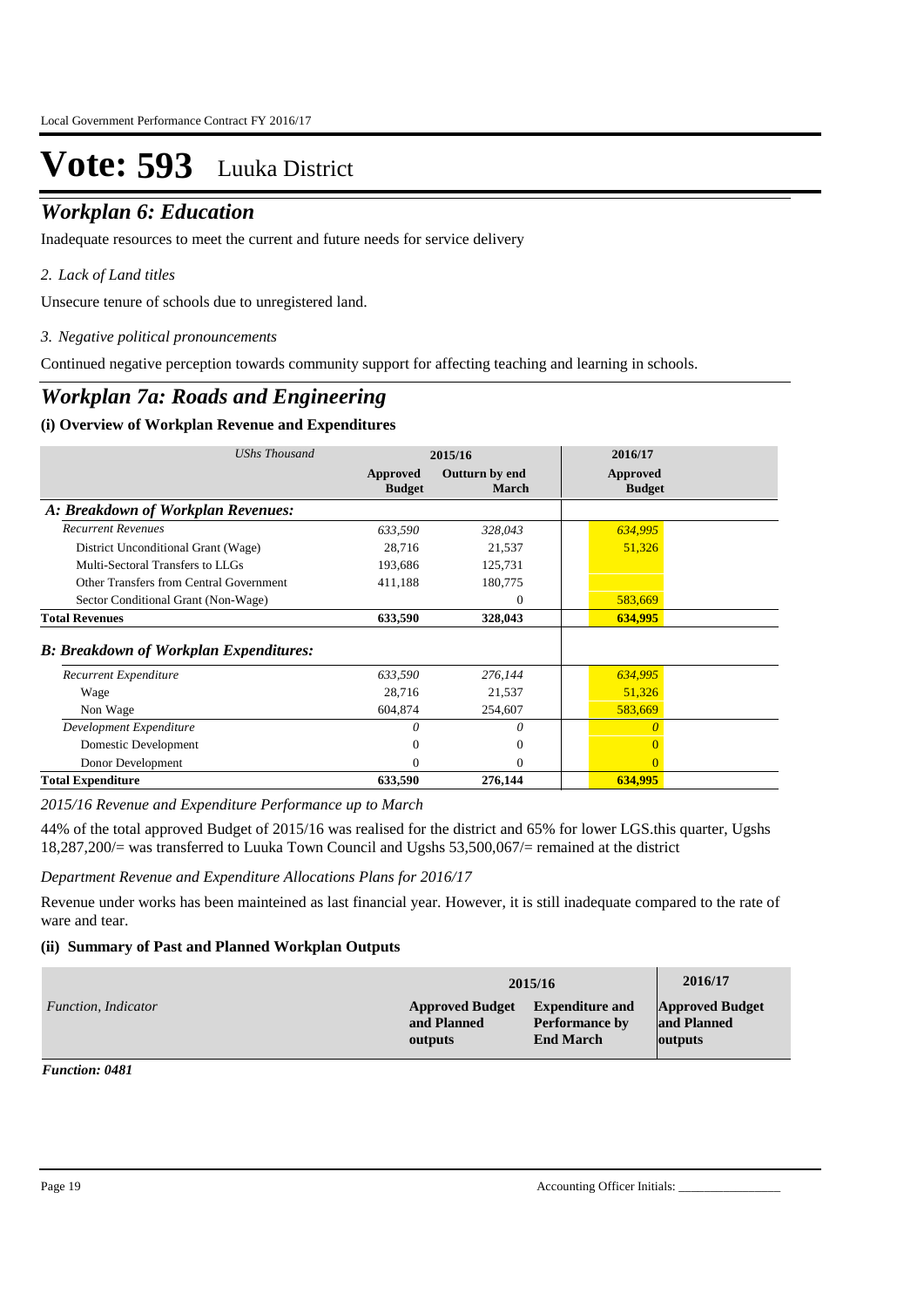## *Workplan 7a: Roads and Engineering*

|                                                                   | 2015/16                                          |                                                                     |                                                  |
|-------------------------------------------------------------------|--------------------------------------------------|---------------------------------------------------------------------|--------------------------------------------------|
| Function, Indicator                                               | <b>Approved Budget</b><br>and Planned<br>outputs | <b>Expenditure and</b><br><b>Performance by</b><br><b>End March</b> | <b>Approved Budget</b><br>and Planned<br>outputs |
| No. of bottlenecks cleared on community Access Roads              | $\Omega$                                         | $\Omega$                                                            | 8                                                |
| Length in Km of District roads routinely maintained               | 185                                              | 176                                                                 | 176                                              |
| Length in Km of District roads periodically maintained            | 185                                              | 18                                                                  | 176                                              |
| No. of bridges maintained                                         | 18                                               | 14                                                                  | 176                                              |
| <b>Function Cost (UShs '000)</b><br>Cost of Workplan (UShs '000): | 633,590<br>633,590                               | 276,144<br>276,144                                                  | 634,995<br>634,995                               |

*2015/16 Physical Performance up to March*

Removal of bottlenecks on Bukanga - Buwala road 18.2km by reshaping, installation of culverts and swamps filling

### *Planned Outputs for 2016/17*

Busala - Namulanda (13.7km) shall be periodically maintained at Ug. Shs 125,064,399 /=. Three roads i.e Bulanga - Kyankuzi, Budhabangula - Naigobya and Kyanvuma - Wandago will be under mechanized routine maintenance totalling to 16.6km at 75,000,000/=. All district roads(i.e 175.58km) shall be maintained under routine manual maintenance at 75,157,635/= (supervision inclussive). Other maintenance works will be carried out at LLGs including Luuka T/C, Bukanga S/C, Bukooma S/C, Bulongo S/C, Ikumbya S/C, Irongo S/C, Nawampiti S/C and Waibuga S/C at 190,481,305/=

### **(iii) Details of Off-Budget Activities carried out by NGOs, Central Government, the Private Sector and Donors**  None

### **(iv) The three biggest challenges faced by the department in improving local government services**

### *Procurement beauracracy 1.*

Force account but still roads construction materials and some equipment are contracted out

### *Partial road unit 2.*

Equipments like the excavators, vibro rollers and water boozer need to be secured

### *high breakdown of light equipments and cost of spare parts from FAW 3.*

shear pins,frequently break down. Injectors, Cutting blades, filters ends and hydraulics seals are expensive

### *Workplan 7b: Water*

### **(i) Overview of Workplan Revenue and Expenditures**

| UShs Thousand                         |                           | 2015/16                 |                           |  |
|---------------------------------------|---------------------------|-------------------------|---------------------------|--|
|                                       | Approved<br><b>Budget</b> | Outturn by end<br>March | Approved<br><b>Budget</b> |  |
| A: Breakdown of Workplan Revenues:    |                           |                         |                           |  |
| <b>Recurrent Revenues</b>             | 10,958                    | 5,479                   | 56,451                    |  |
| District Unconditional Grant (Wage)   | 10.958                    | 5.479                   | 21,077                    |  |
| Sector Conditional Grant (Non-Wage)   | $\Omega$                  | $\mathbf{0}$            | 35,374                    |  |
| Development Revenues                  | 498.208                   | 492,458                 | 375,273                   |  |
| Development Grant                     | 475.208                   | 475,208                 | 352,273                   |  |
| <b>Transitional Development Grant</b> | 23,000                    | 17,250                  | 23,000                    |  |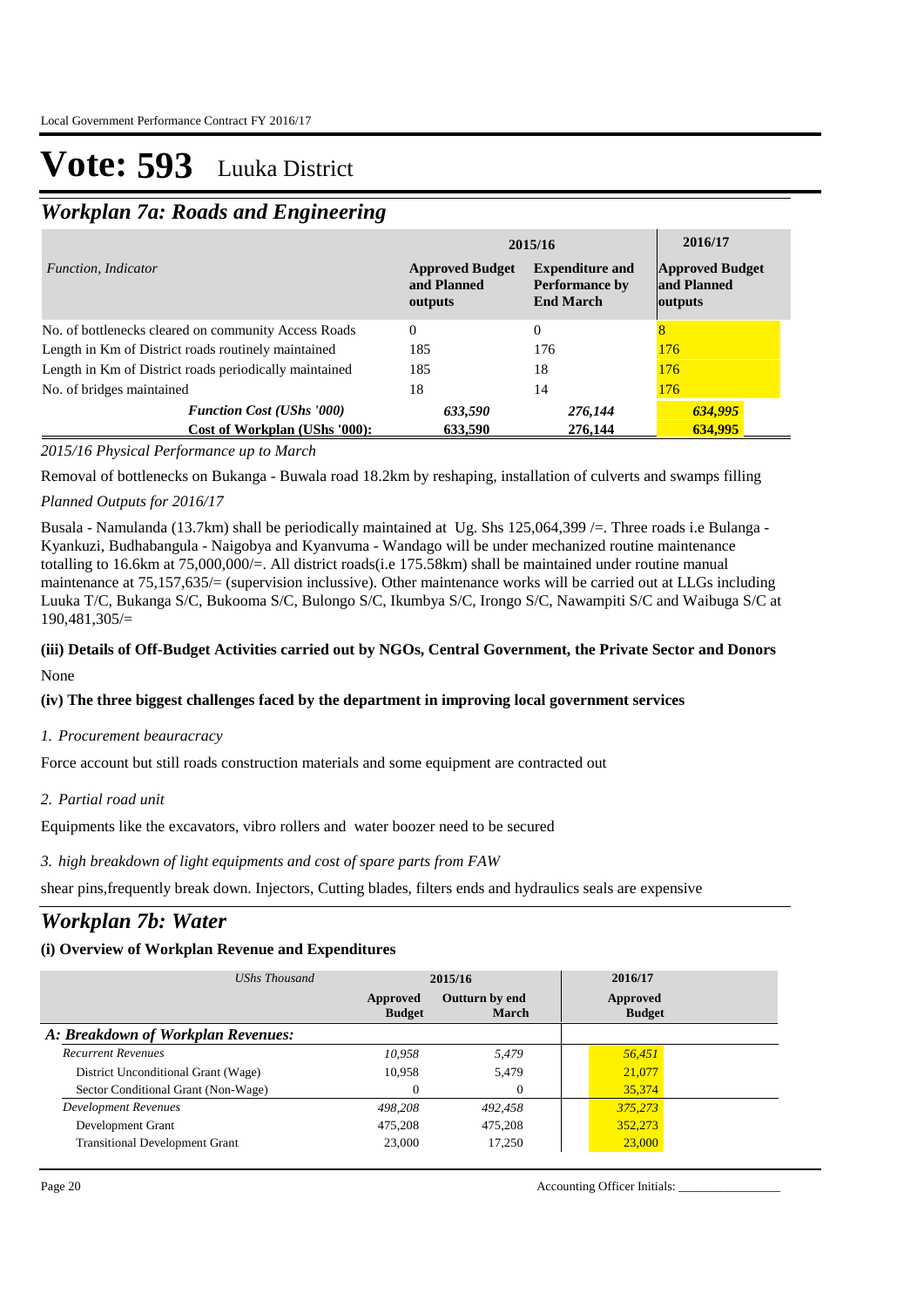## *Workplan 7b: Water*

| <b>Total Revenues</b>                         | 509,166  | 497,937      | 431,725 |  |
|-----------------------------------------------|----------|--------------|---------|--|
| <b>B: Breakdown of Workplan Expenditures:</b> |          |              |         |  |
| Recurrent Expenditure                         | 33,958   | 22,392       | 56,451  |  |
| Wage                                          | 10,958   | 5.479        | 21,077  |  |
| Non Wage                                      | 23,000   | 16.913       | 35,374  |  |
| Development Expenditure                       | 475,208  | 392,162      | 375,273 |  |
| Domestic Development                          | 475,208  | 392,162      | 375,273 |  |
| Donor Development                             | $\Omega$ | $\mathbf{0}$ |         |  |
| <b>Total Expenditure</b>                      | 509,166  | 414,554      | 431,725 |  |

### *2015/16 Revenue and Expenditure Performance up to March*

By end of Third quarter, 100% of the District water sanitation condition Budget and 75% of District sanitation Hygiene condition grant budget was transffered to Luuka District water sector. Software activities were procured. Payment was made for borehole drillingworks.

#### *Department Revenue and Expenditure Allocations Plans for 2016/17*

Revenue of 2016/17 reduced by 7% that of financial year 2015/16. It is anticipated that reduction in IPF stemmed up from decision by center to redistribute water resources to the same level nationally. Luuka District is at 67.8% yet National is at 65%. Funds will be used for water and Sanitation related activities in Luuka District.

### **(ii) Summary of Past and Planned Workplan Outputs**

|                                                                              | 2015/16                                          |                                                              |                                                  |
|------------------------------------------------------------------------------|--------------------------------------------------|--------------------------------------------------------------|--------------------------------------------------|
| Function, Indicator                                                          | <b>Approved Budget</b><br>and Planned<br>outputs | <b>Expenditure and</b><br>Performance by<br><b>End March</b> | <b>Approved Budget</b><br>and Planned<br>outputs |
| <b>Function: 0981 Rural Water Supply and Sanitation</b>                      |                                                  |                                                              |                                                  |
| No. of supervision visits during and after construction                      | 52                                               | 40                                                           | 22                                               |
| No. of water points tested for quality                                       | 49                                               | 15                                                           | 10                                               |
| No. of District Water Supply and Sanitation Coordination<br>Meetings         | 4                                                | 2                                                            | $\overline{2}$                                   |
| No. of water user committees formed.                                         | 13                                               | 14                                                           |                                                  |
| No. of Water User Committee members trained                                  | 13                                               | 14                                                           | 9                                                |
| No. of sources tested for water quality                                      | 49                                               | 15                                                           | 10                                               |
| % of rural water point sources functional (Shallow Wells)                    | $\Omega$                                         | $\Omega$                                                     | 93                                               |
| No. of water pump mechanics, scheme attendants and<br>caretakers trained     | $\Omega$                                         | $\theta$                                                     | 90                                               |
| No. of water and Sanitation promotional events undertaken                    | 13                                               | 13                                                           | 10                                               |
| No. of public latrines in RGCs and public places                             | 1                                                |                                                              |                                                  |
| No. of shallow wells constructed (hand dug, hand augured,<br>motorised pump) | 2                                                | 2                                                            |                                                  |
| No. of deep boreholes drilled (hand pump, motorised)                         | 11                                               | 11                                                           |                                                  |
| No. of deep boreholes rehabilitated                                          | 12                                               | 12                                                           |                                                  |
| <b>Function Cost (UShs '000)</b>                                             | 509,166                                          | 414,554                                                      | 431,724                                          |
| Cost of Workplan (UShs '000):                                                | 509,166                                          | 414,554                                                      | 431,724                                          |

### *2015/16 Physical Performance up to March*

Conducted district water and sanitation cordination committee meeting; Conducted extension staff meeting, rehabilitated 12 boreles; carried out supervision and monitoring of rehabilitated 12 boreholes. Carried regular data collection on functionalaity of water sources.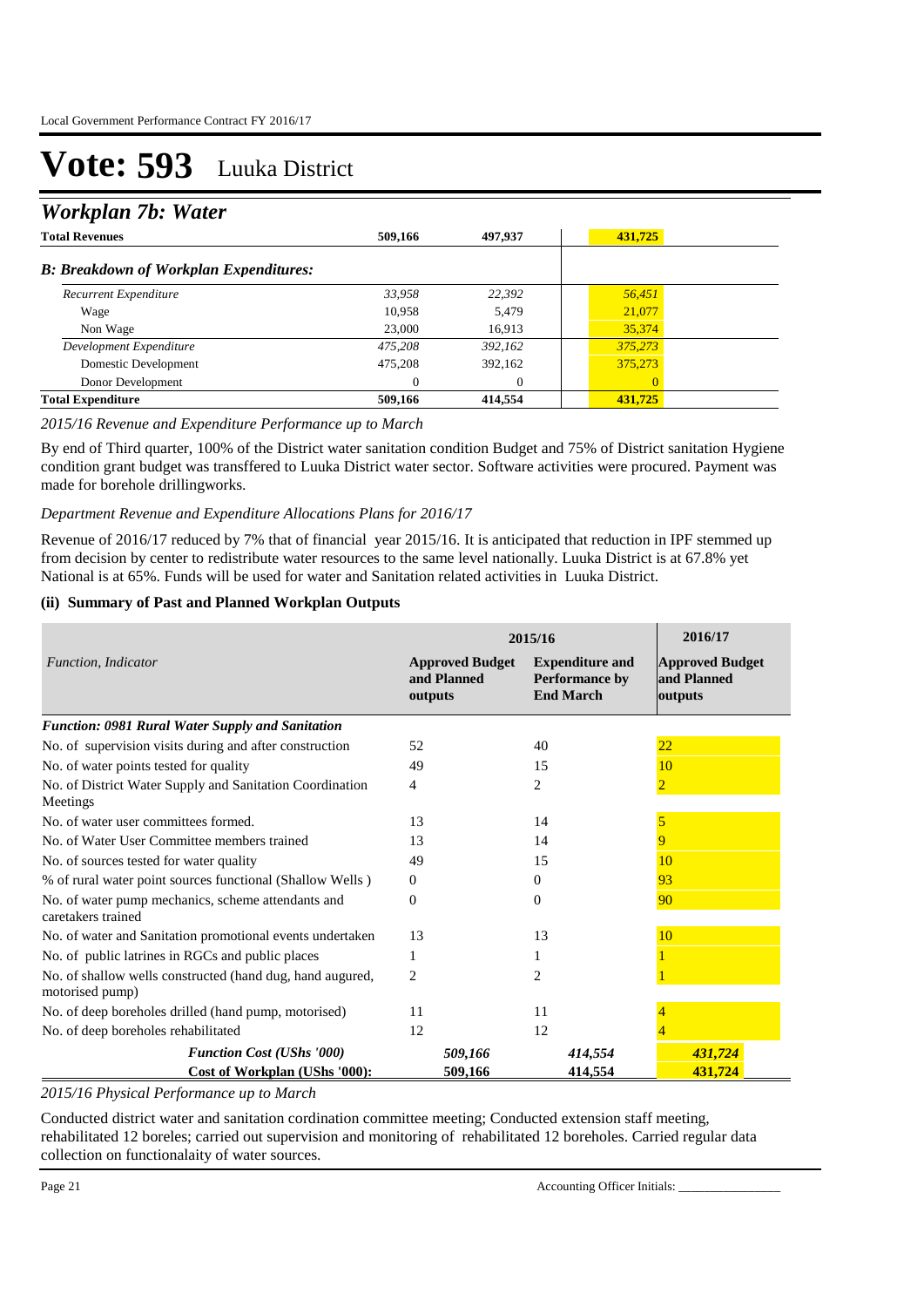## *Workplan 7b: Water*

### *Planned Outputs for 2016/17*

The DWSCG shall be spent on three areas which are operation of district water office, Procurement of a double carbin pick up, hardware activities by constructing five boreholes, rehabilitation of 4 boreholes and software activities, The DHSCG will focus at improving sanitation through home and village improvement campaigns in Waibuga and Nawampiti Sub Counties.

### **(iii) Details of Off-Budget Activities carried out by NGOs, Central Government, the Private Sector and Donors**

Provision of piped water systems to Ikumbya RGC by Water and Sanitation Development Facility – East (WSDF-E) Project and three RGCs by Japan International Corporation Agency (JICA) at Lambala, Kyanvuma and Naigobya.

### **(iv) The three biggest challenges faced by the department in improving local government services**

### *Lack of spare part outlet 1.*

Lack of spare part outlet in the district causes increase in high down time of boreholes and high cost of spare parts for repair and maintenance of boreholes.

### *Weak galvanised iron pipes 2.*

Galvanised Iron pipes rust within six months of installation which negatively affects water quality and operation and maintenance.

### *Inadequate safe water sources 3.*

-Number of water safe sources is still low to serve the high population in the district. Percentage population not served is 32.2%.

## *Workplan 8: Natural Resources*

### **(i) Overview of Workplan Revenue and Expenditures**

| <b>UShs Thousand</b>                                 | 2015/16                   |                                | 2016/17                   |
|------------------------------------------------------|---------------------------|--------------------------------|---------------------------|
|                                                      | Approved<br><b>Budget</b> | Outturn by end<br><b>March</b> | Approved<br><b>Budget</b> |
| A: Breakdown of Workplan Revenues:                   |                           |                                |                           |
| <b>Recurrent Revenues</b>                            | 42,090                    | 31,568                         | 54,012                    |
| District Unconditional Grant (Non-Wage)              | 0                         | $\Omega$                       | 4,000                     |
| District Unconditional Grant (Wage)                  | 37,252                    | 27,939                         | 43,927                    |
| Sector Conditional Grant (Non-Wage)                  | 4,838                     | 3,629                          | 6,085                     |
| <b>Development Revenues</b>                          |                           | 0                              | 8,000                     |
| District Discretionary Development Equalization Gran |                           | 0                              | 8,000                     |
| <b>Total Revenues</b>                                | 42,090                    | 31,568                         | 62,012                    |
| <b>B: Breakdown of Workplan Expenditures:</b>        |                           |                                |                           |
| Recurrent Expenditure                                | 42,090                    | 30,225                         | 54,012                    |
| Wage                                                 | 37,252                    | 27,939                         | 43,927                    |
| Non Wage                                             | 4,838                     | 2,286                          | 10,085                    |
| Development Expenditure                              | 0                         | 0                              | 8,000                     |
| Domestic Development                                 |                           | $\theta$                       | 8,000                     |
| Donor Development                                    | 0                         | $\Omega$                       | $\Omega$                  |
| <b>Total Expenditure</b>                             | 42,090                    | 30,225                         | 62,012                    |

*2015/16 Revenue and Expenditure Performance up to March*

75% of the approved Budget by end of third quarter realised.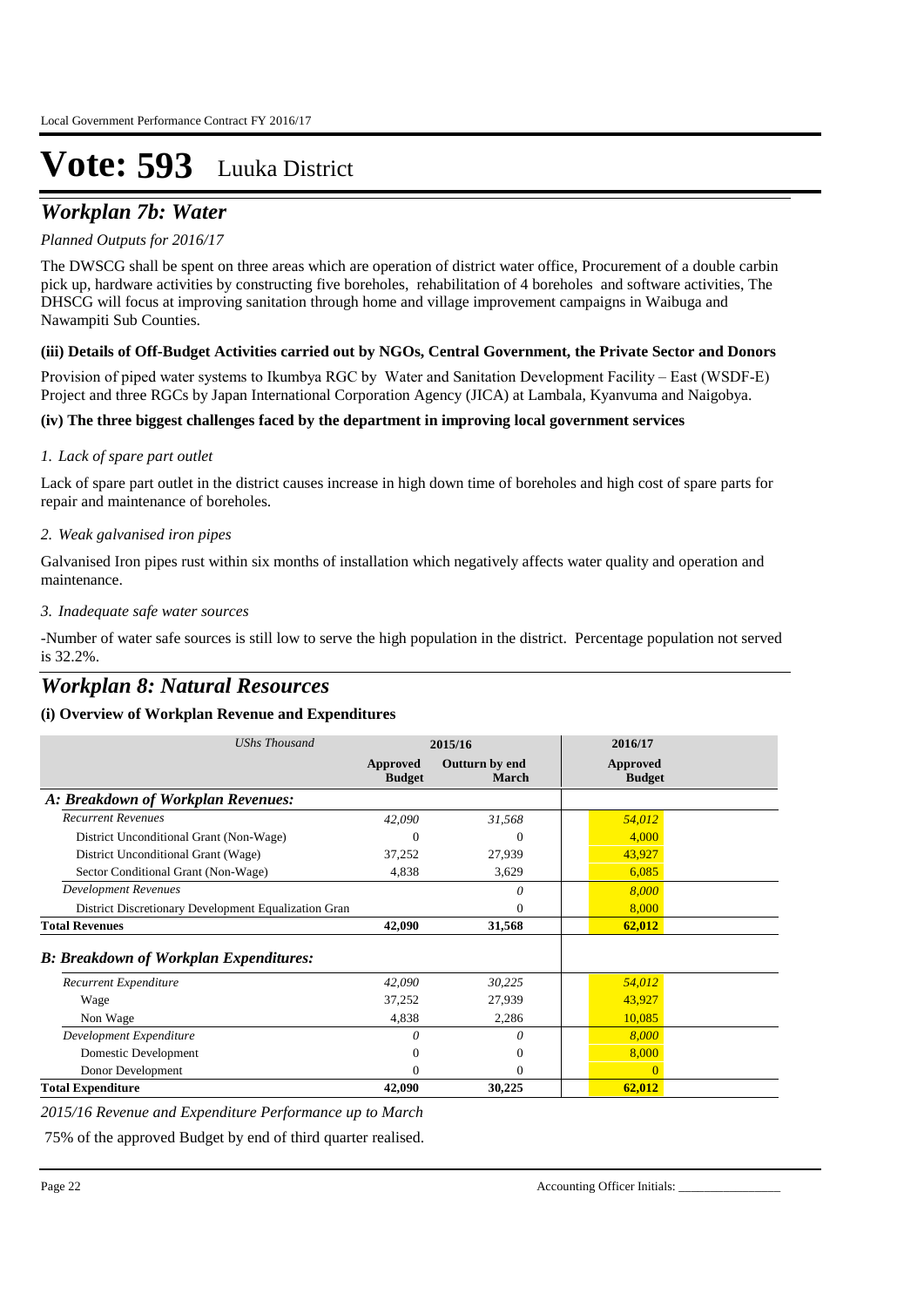## *Workplan 8: Natural Resources*

*Department Revenue and Expenditure Allocations Plans for 2016/17*

The Natural Resources & Environment - NonWage Recurrent conditional grant of UGX 8,000,000 will be spent on Environment , wetland and forestry

activities.

### **(ii) Summary of Past and Planned Workplan Outputs**

|                                                                            | 2015/16                                          | 2016/17                                                             |                                                  |
|----------------------------------------------------------------------------|--------------------------------------------------|---------------------------------------------------------------------|--------------------------------------------------|
| Function, Indicator                                                        | <b>Approved Budget</b><br>and Planned<br>outputs | <b>Expenditure and</b><br><b>Performance by</b><br><b>End March</b> | <b>Approved Budget</b><br>and Planned<br>outputs |
| <b>Function: 0983 Natural Resources Management</b>                         |                                                  |                                                                     |                                                  |
| Area (Ha) of trees established (planted and surviving)                     | $\Omega$                                         | 0 <sup>0</sup>                                                      | 04                                               |
| Number of people (Men and Women) participating in tree<br>planting days    | 0                                                | 00                                                                  | 6000                                             |
| No. of Agro forestry Demonstrations                                        |                                                  | 0 <sup>0</sup>                                                      | 04                                               |
| No. of community members trained (Men and Women) in<br>forestry management |                                                  | 0 <sup>0</sup>                                                      | 6000                                             |
| No. of monitoring and compliance surveys/inspections<br>undertaken         | 6                                                | 0 <sup>0</sup>                                                      | 00                                               |
| No. of Water Shed Management Committees formulated                         | 4                                                | 02                                                                  | 04                                               |
| No. of Wetland Action Plans and regulations developed                      | 8                                                | 0 <sup>0</sup>                                                      | $\Omega$                                         |
| Area (Ha) of Wetlands demarcated and restored                              |                                                  | 00                                                                  | 0 <sup>0</sup>                                   |
| No. of community women and men trained in ENR monitoring                   | 01                                               | 00                                                                  | 0 <sup>0</sup>                                   |
| No. of monitoring and compliance surveys undertaken                        | $\overline{0}$                                   | 00                                                                  | 4                                                |
| No. of new land disputes settled within FY                                 | 6                                                | $00\,$                                                              | 00                                               |
| <b>Function Cost (UShs '000)</b>                                           | 42,090                                           | 30,225                                                              | 62,012                                           |
| Cost of Workplan (UShs '000):                                              | 42,090                                           | 30,225                                                              | 62,012                                           |

### *2015/16 Physical Performance up to March*

Salaries for Natural resources staff paid. Communities sensitised on wetland management in four Lower local Governments of Nawampiti, Irongo, Bukanga and Waibuga.

### *Planned Outputs for 2016/17*

Sector conditional grant (non wage) for Community & Institutional tree planting practices, awareness creation & training communities on the benefits and use of energy saving technologies and Promote construction of household energy saving stoves., Demarcating Kamirantumbu wetland boundaries through perimeter tree planting and Integration of environmental concerns in development planning ie sreening of all approved projects and developing the state of environment report.

### **(iii) Details of Off-Budget Activities carried out by NGOs, Central Government, the Private Sector and Donors**

Inclusive sustainable new communities project to fund establishment of tree nursery and energy saving stovesand also private people planting trees in Buwologoma Parish in Bukanga Sub county.

### **(iv) The three biggest challenges faced by the department in improving local government services**

### *Lack of transport facility 1.*

Having difficulty in moving to and from the field in abid to excute sector activities.

### *Lack of enough Funds 2.*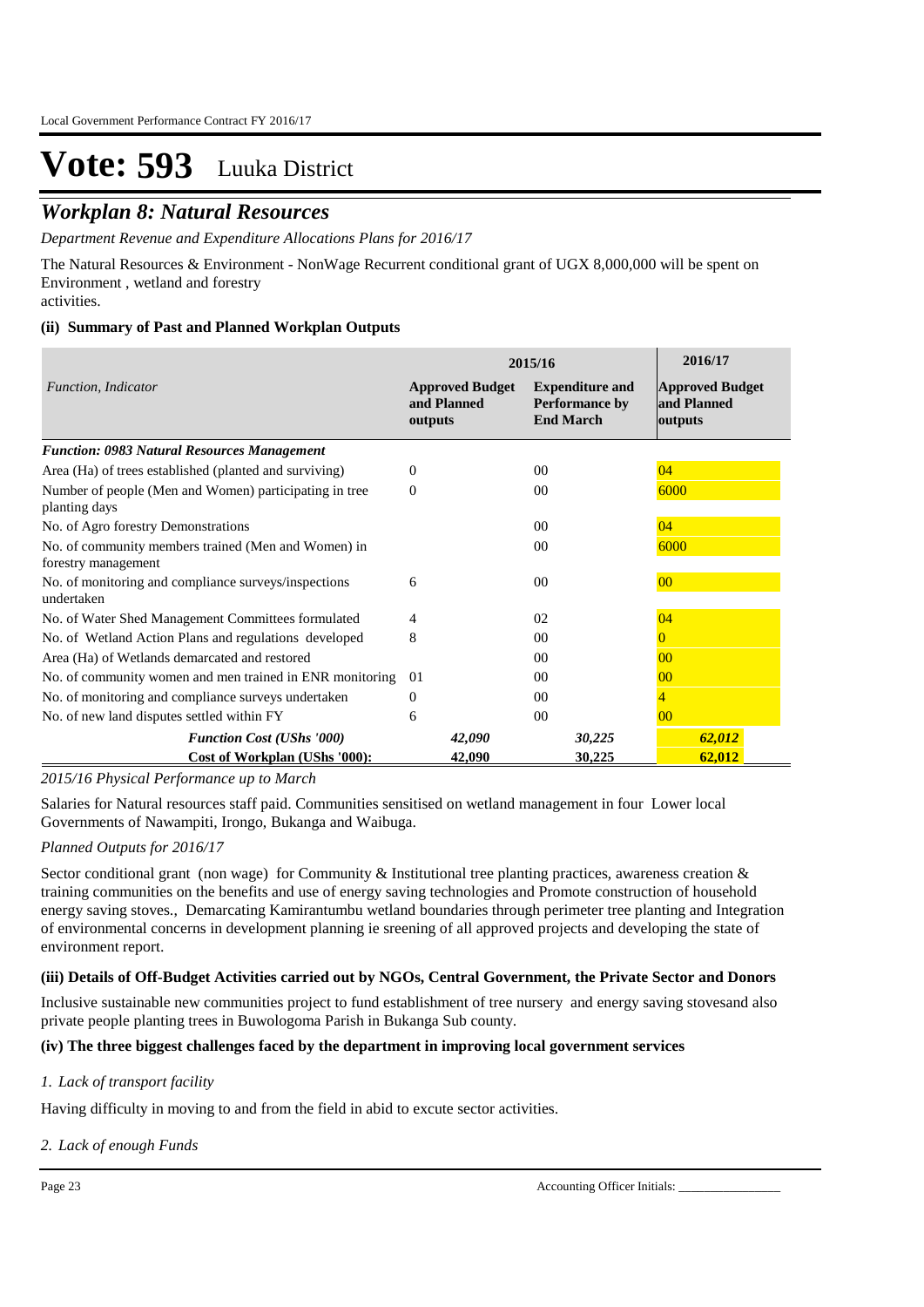## *Workplan 8: Natural Resources*

It has been hard to comprehensively execute the departmental activities.

*Staffing gap 3.*

The sector is under staffed which compromises quality and quantity of work with the sector.

### *Workplan 9: Community Based Services*

### **(i) Overview of Workplan Revenue and Expenditures**

| <b>UShs Thousand</b>                                 | 2015/16                   |                         | 2016/17                   |
|------------------------------------------------------|---------------------------|-------------------------|---------------------------|
|                                                      | Approved<br><b>Budget</b> | Outturn by end<br>March | Approved<br><b>Budget</b> |
| A: Breakdown of Workplan Revenues:                   |                           |                         |                           |
| <b>Recurrent Revenues</b>                            | 100,389                   | 75,411                  | 137,822                   |
| District Unconditional Grant (Non-Wage)              | 4,000                     | 2,995                   | 4,000                     |
| District Unconditional Grant (Wage)                  | 58,782                    | 44,211                  | 93,701                    |
| Sector Conditional Grant (Non-Wage)                  | 37,607                    | 28,205                  | 40,121                    |
| <b>Development Revenues</b>                          | 76,855                    | 73,594                  | 5,648                     |
| District Discretionary Development Equalization Gran |                           | $\Omega$                | 1,300                     |
| Multi-Sectoral Transfers to LLGs                     | 76,855                    | 73,594                  |                           |
| <b>Transitional Development Grant</b>                |                           | $\Omega$                | 4,348                     |
| <b>Total Revenues</b>                                | 177,244                   | 149,004                 | 143,470                   |
| <b>B: Breakdown of Workplan Expenditures:</b>        |                           |                         |                           |
| Recurrent Expenditure                                | 100,389                   | 68.373                  | 137,822                   |
| Wage                                                 | 58,782                    | 44,211                  | 93,701                    |
| Non Wage                                             | 41,607                    | 24,162                  | 44,121                    |
| Development Expenditure                              | 76,855                    | 34,901                  | 5,648                     |
| Domestic Development                                 | 76,855                    | 34,901                  | 5,648                     |
| Donor Development                                    | $\Omega$                  | $\Omega$                | $\Omega$                  |
| <b>Total Expenditure</b>                             | 177,244                   | 103,274                 | 143,470                   |

*2015/16 Revenue and Expenditure Performance up to March*

84% of the approved realised. Over performance stemmed up from 100/5 release of Developmental funding where the department is a beneficiary of CDD under LGMSD grant.

### *Department Revenue and Expenditure Allocations Plans for 2016/17*

The Conditional grant for the FY 2015/16 which include FAL, Special grant for PWD's, Special intreest groups councils has been merged into one conditional non wage grant to facilitate social development activities in the FY 2016/2017. Changes in allocations has affected the department to the Lower side coupled with phase out of CDD funding from the phased out LGMSD Grant. Hence budget cut in the sector.

### **(ii) Summary of Past and Planned Workplan Outputs**

|                     | 2015/16                | 2016/17                |                        |
|---------------------|------------------------|------------------------|------------------------|
| Function, Indicator | <b>Approved Budget</b> | <b>Expenditure and</b> | <b>Approved Budget</b> |
|                     | and Planned            | <b>Performance by</b>  | and Planned            |
|                     | outputs                | <b>End March</b>       | outputs                |

*Function: 1081 Community Mobilisation and Empowerment*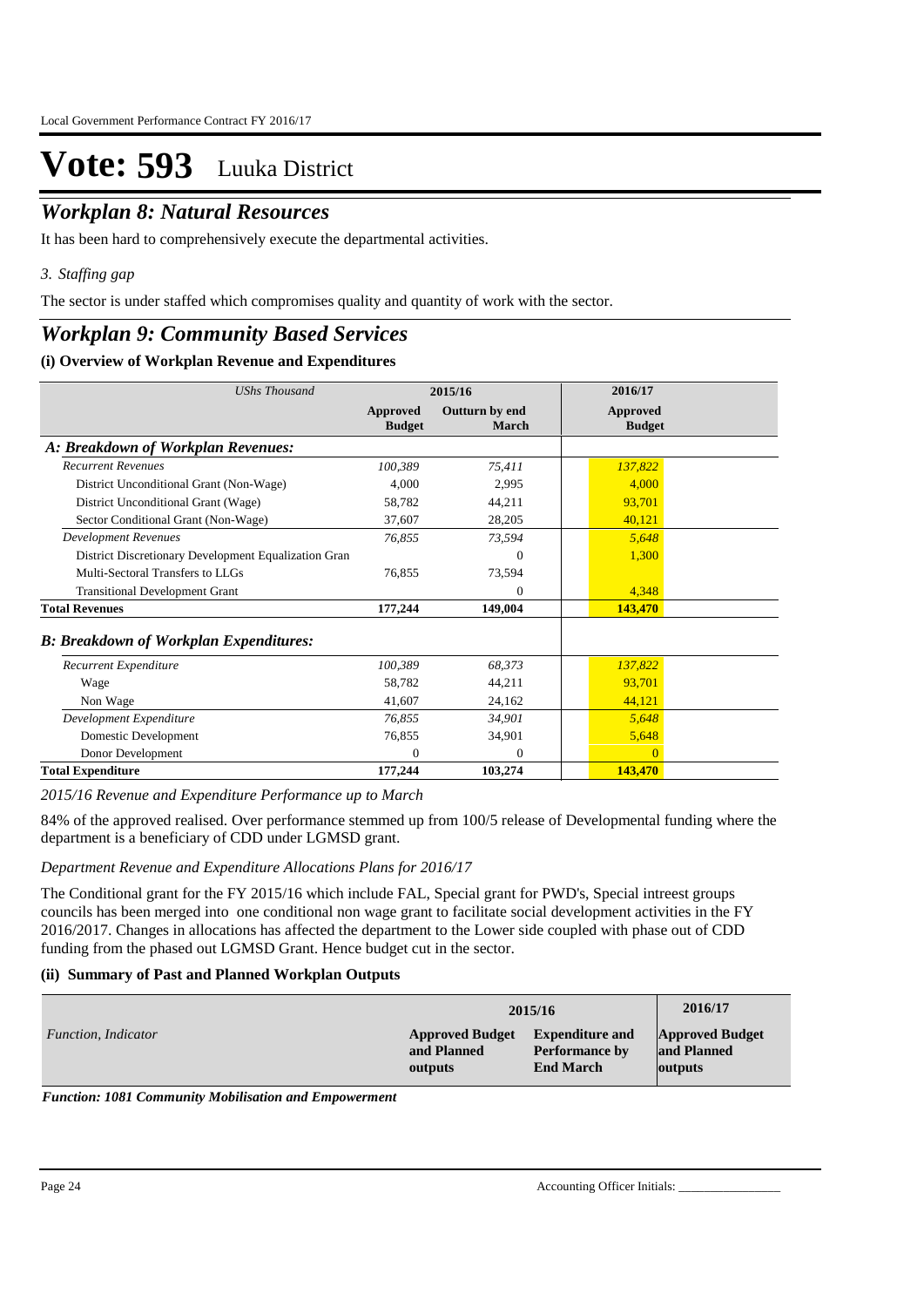## *Workplan 9: Community Based Services*

|                                                                    | 2015/16                                                                                                                 | 2016/17        |                                                  |
|--------------------------------------------------------------------|-------------------------------------------------------------------------------------------------------------------------|----------------|--------------------------------------------------|
| <i>Function, Indicator</i>                                         | <b>Expenditure and</b><br><b>Approved Budget</b><br>and Planned<br><b>Performance by</b><br><b>End March</b><br>outputs |                | <b>Approved Budget</b><br>and Planned<br>outputs |
| No. of children settled                                            | 50                                                                                                                      | $\overline{c}$ | 10                                               |
| No. of Active Community Development Workers                        | 200                                                                                                                     | 20             | <b>20</b>                                        |
| No. FAL Learners Trained                                           | 1673                                                                                                                    | 109            | 74                                               |
| No. of children cases (Juveniles) handled and settled              | 0                                                                                                                       | 0              | <b>20</b>                                        |
| No. of Youth councils supported                                    | 4                                                                                                                       |                | 04                                               |
| No. of assisted aids supplied to disabled and elderly<br>community | 8                                                                                                                       | 4              | 8                                                |
| No. of women councils supported                                    | 4                                                                                                                       | $\overline{c}$ |                                                  |
| <b>Function Cost (UShs '000)</b>                                   | 177,244                                                                                                                 | 103,274        | 143,470                                          |
| Cost of Workplan (UShs '000):                                      | 177,244                                                                                                                 | 103,274        | 143,470                                          |

### *2015/16 Physical Performance up to March*

Held 4 Functional Adult Literacy meetings, Held one Persons with Disability district executive committee meeting, Held One Women Council meeting, Monitored 10 Women groups under Community Demand Driven grant and Women enterprenuership project. Salaries for 8 CDO's, 2 ACDO's and Probation Officer was paid, 8 Community Dev't groups were mobilized , Monitored 30 Community Demand Driven groups ,

### *Planned Outputs for 2016/17*

Salaries for11 staff paid, 20 Community development groups mobilized and supported under CDD grant, 20 Youth groups monitored, 8 PWD groups mobilized and supported under PWD special grant, 10 Women groups mobilized 4 Women, PWD and Youth concil meeting held, 4 FAL review meetings held, 74 FAL classes monitored, one FAL training conducted, 10 children/ juvenile cases handled, two Outreaches / Sensitization meetings on children rights conducted, one Gender Equity and Gender sensitive budgeting conducted, 50 community development groups monitored

### **(iii) Details of Off-Budget Activities carried out by NGOs, Central Government, the Private Sector and Donors**

(iii) Details of Off-Budget Activities carried out by NGOs, Central Government, the Private Sector and Donors Mobilization of 20 Youth groups and supported under YLP program ,Mobilization on ten women groups and supported underWomen Entrepreneurship grant, Conducting child protection committee meeting in all parishes with funding from UNICEF, Mobilization of 30 Community development groups in Bukanga S/C with funding from Inclusive Sustainable new Communities(ISNC) .

### **(iv) The three biggest challenges faced by the department in improving local government services**

### *lack of Transport facilities. 1.*

The CDO's experiences a difficulty in moving to and from the community field activities and of which 70% of operation is supposed to be community field based.

### *Lack/Poor furniture facilities 2.*

Probation information is exposed to other people during handling of cases in the sector. Hence lossing condenfiality as a major aspect to be given attention in case handling.

### *Lack of Electricity in the department premises 3.*

The department staff expereince difficulty in data capture and timely reporting.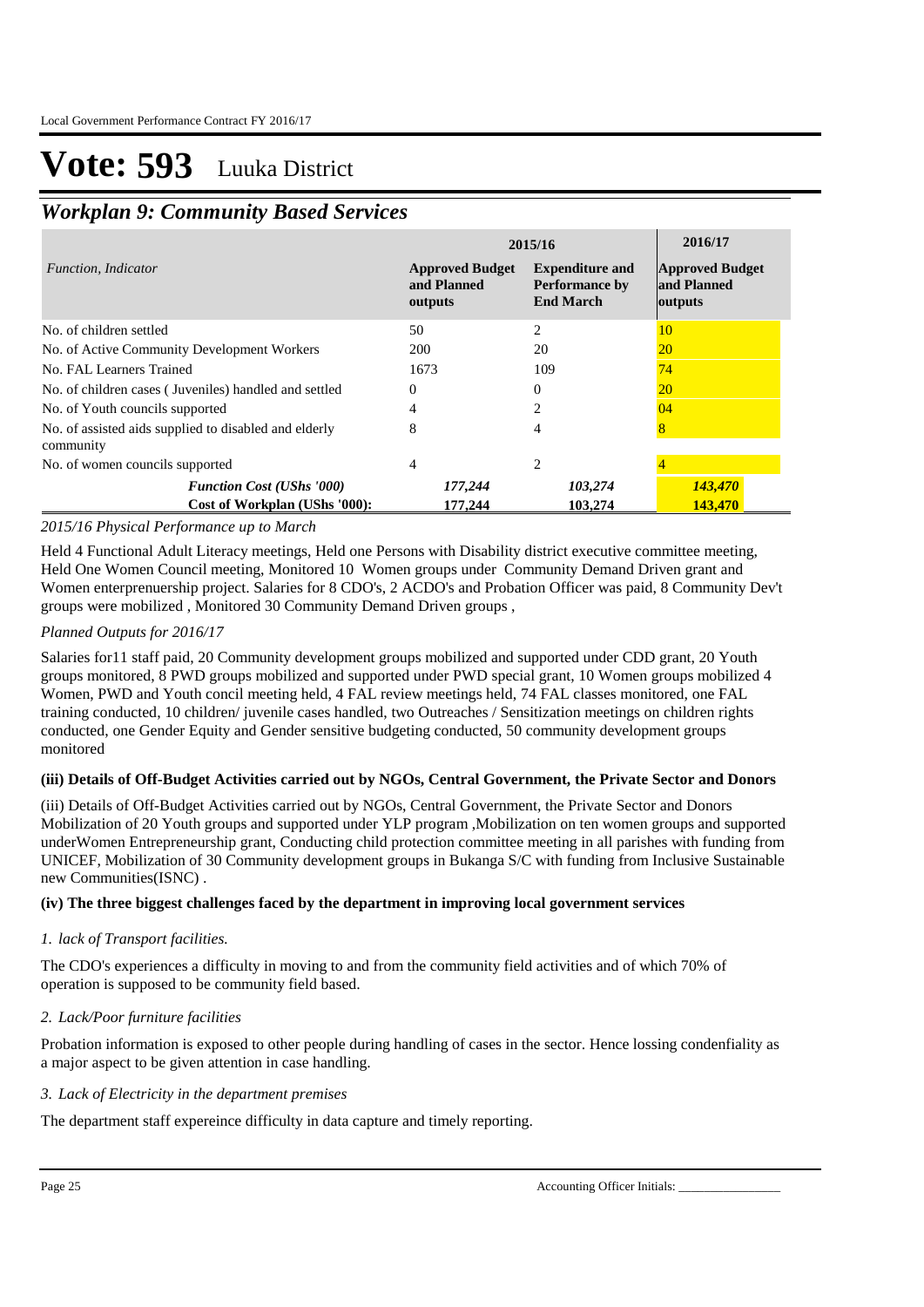## *Workplan 10: Planning*

### **(i) Overview of Workplan Revenue and Expenditures**

| <b>UShs Thousand</b>                                 | 2015/16                   |                         | 2016/17                   |  |
|------------------------------------------------------|---------------------------|-------------------------|---------------------------|--|
|                                                      | Approved<br><b>Budget</b> | Outturn by end<br>March | Approved<br><b>Budget</b> |  |
| A: Breakdown of Workplan Revenues:                   |                           |                         |                           |  |
| <b>Recurrent Revenues</b>                            | 49,486                    | 37,385                  | 65,501                    |  |
| District Unconditional Grant (Non-Wage)              | 21,894                    | 16,391                  | 34,000                    |  |
| District Unconditional Grant (Wage)                  | 16,214                    | 12,461                  | 23,501                    |  |
| <b>Locally Raised Revenues</b>                       |                           | $\Omega$                | 8,000                     |  |
| Support Services Conditional Grant (Non-Wage)        | 11,378                    | 8.533                   |                           |  |
| <b>Development Revenues</b>                          | 61,544                    | 59,160                  | 10,058                    |  |
| District Discretionary Development Equalization Gran | 61,544                    | 59,160                  | 10,058                    |  |
| <b>Total Revenues</b>                                | 111,030                   | 96,544                  | 75,560                    |  |
| <b>B: Breakdown of Workplan Expenditures:</b>        |                           |                         |                           |  |
| Recurrent Expenditure                                | 49,486                    | 35,750                  | 65,501                    |  |
| Wage                                                 | 16,214                    | 12,461                  | 23,501                    |  |
| Non Wage                                             | 33,272                    | 23,289                  | 42,000                    |  |
| Development Expenditure                              | 61,544                    | 53,724                  | 10,058                    |  |
| Domestic Development                                 | 61,544                    | 53,724                  | 10,058                    |  |
| Donor Development                                    | 0                         | $\Omega$                | $\Omega$                  |  |
| <b>Total Expenditure</b>                             | 111,030                   | 89,474                  | 75,560                    |  |

### *2015/16 Revenue and Expenditure Performance up to March*

87% of the Budget under Planning Unit realised by end of third quarter. This stemmed up from release of Developmental funds for both third and fourth quarter.

### *Department Revenue and Expenditure Allocations Plans for 2016/17*

Monitoring & Developmental functions carried out for HLG & 8 LLGs;, Budget conference held by 15th September 2016; BFP 2017/2018 compiled and submitted by 30th September 2016; , final performance Form B FY 2017/18 prepared and submitted by 30th April 2017; draft AWP/B 2017/18 prepared and submitted by 31st December 2016; final AWP/B 2017/18 prepared and submitted by 30th May 2017; reports,12 DTPC meetings held;mtgs, one Internal assessment carried out by 31st July 2016; , all PDCs, LLGs & other stakeholders sensitisedsensitized on their complementary roles in development planning, MIS established, 8LLGs mentored, Sensitisation meetings mtgs to for RGCs in basic infrustructualinfrastructural m a n a g e m e n t c a r r I e d o u t mgt, 16/17 budget conference.

### **(ii) Summary of Past and Planned Workplan Outputs**

|                                   | 2015/16                                                                                                                 | 2016/17 |                                                  |
|-----------------------------------|-------------------------------------------------------------------------------------------------------------------------|---------|--------------------------------------------------|
| Function, Indicator               | <b>Expenditure and</b><br><b>Approved Budget</b><br><b>Performance by</b><br>and Planned<br><b>End March</b><br>outputs |         | <b>Approved Budget</b><br>and Planned<br>outputs |
| <b>Function: 1383</b>             |                                                                                                                         |         |                                                  |
| No of qualified staff in the Unit | 2                                                                                                                       | 2       |                                                  |
| No of Minutes of TPC meetings     | 12                                                                                                                      | 8       |                                                  |
| <b>Function Cost (UShs '000)</b>  | 111,030                                                                                                                 | 89,474  | 75,560                                           |
| Cost of Workplan (UShs '000):     | 111,030                                                                                                                 | 89,474  | 75,560                                           |

### *2015/16 Physical Performance up to March*

Draft form B written and submitted to MoFin, Salaries for Planning Unit Staff paid, Planning Functions handled.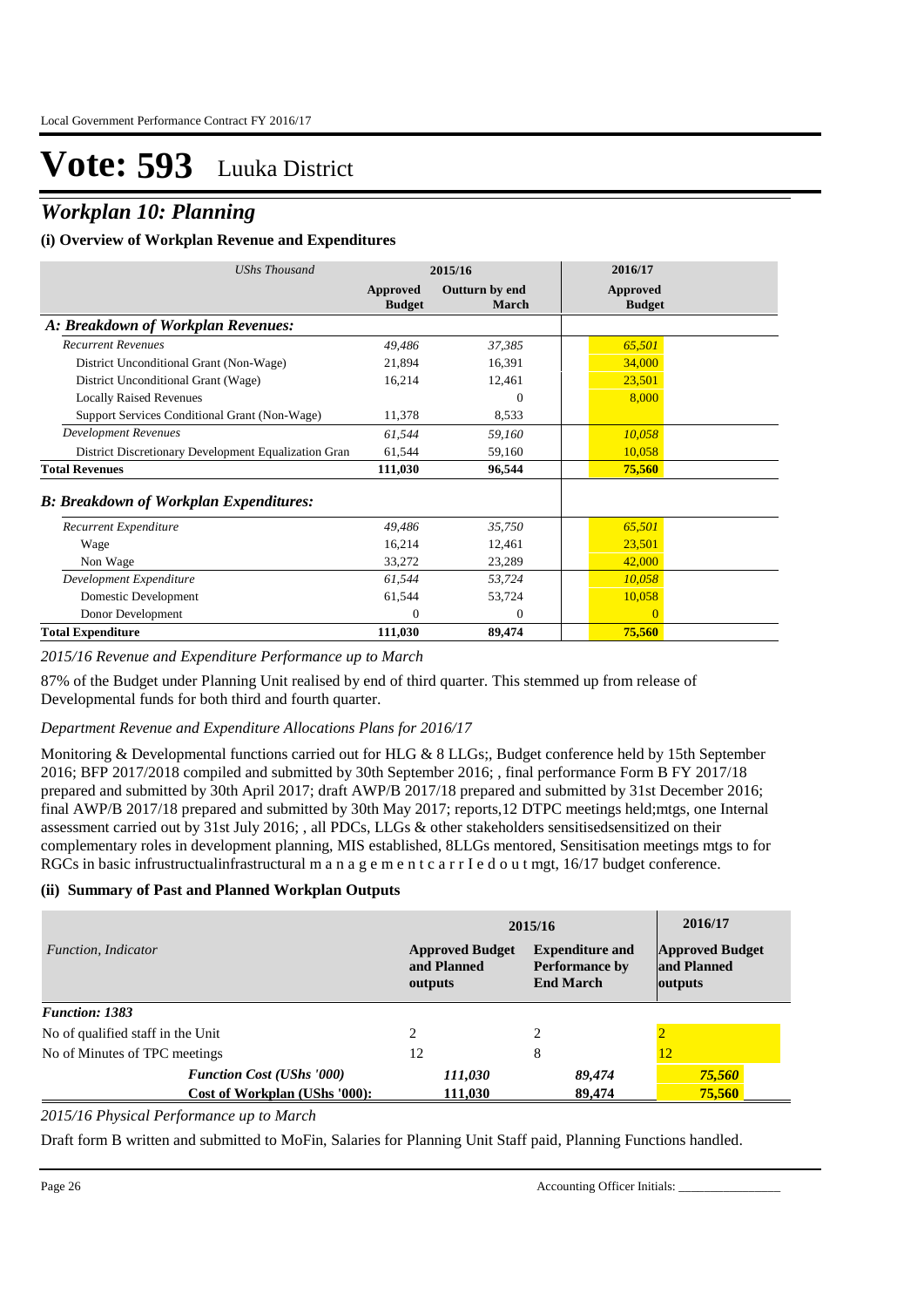## *Workplan 10: Planning*

### *Planned Outputs for 2016/17*

Monitoring & Developmental functions carried out for HLG & 8 LLGs, BFP, Form B reports,12 DTPC mtgs, Internal assessment, PDCs,LLGs & other stakeholders sensitised, MIS established, 8LLGs mentored, Sensitisation mtgs to RGCs in basic infrustructual mgt, 16/17 budget conference.

### **(iii) Details of Off-Budget Activities carried out by NGOs, Central Government, the Private Sector and Donors**  None

### **(iv) The three biggest challenges faced by the department in improving local government services**

### *Lack of Transport facilities at the District Planning Unit. 1.*

Impacts negatively on Monitoring, Support supervision and Data collection.

### *Lack of office equipment like photocopier, binder and scanner . 2.*

Expensive to keep hard copies of planning Unit Documents.

### *Lack of staff 3.*

Two staff members against 7. Such a position compromises quality and quantity of planning functionsy (Breeds inefficiency). In the Department.

### *Workplan 11: Internal Audit*

### **(i) Overview of Workplan Revenue and Expenditures**

| <b>UShs Thousand</b>                                 | 2015/16                   |                         | 2016/17                   |  |
|------------------------------------------------------|---------------------------|-------------------------|---------------------------|--|
|                                                      | Approved<br><b>Budget</b> | Outturn by end<br>March | Approved<br><b>Budget</b> |  |
| A: Breakdown of Workplan Revenues:                   |                           |                         |                           |  |
| <b>Recurrent Revenues</b>                            | 37,632                    | 31,211                  | 44,197                    |  |
| District Unconditional Grant (Non-Wage)              | 10,000                    | 7,487                   | 10,000                    |  |
| District Unconditional Grant (Wage)                  | 25,032                    | 21,774                  | 31,497                    |  |
| <b>Locally Raised Revenues</b>                       |                           | $\Omega$                | 2,700                     |  |
| Support Services Conditional Grant (Non-Wage)        | 2,600                     | 1,950                   |                           |  |
| <b>Development Revenues</b>                          |                           | 0                       | 2,364                     |  |
| District Discretionary Development Equalization Gran |                           | $\Omega$                | 2,364                     |  |
| <b>Total Revenues</b>                                | 37,632                    | 31,211                  | 46,561                    |  |
| <b>B: Breakdown of Workplan Expenditures:</b>        |                           |                         |                           |  |
| Recurrent Expenditure                                | 37,632                    | 31,211                  | 44,197                    |  |
| Wage                                                 | 25,032                    | 21,774                  | 31,497                    |  |
| Non Wage                                             | 12,600                    | 9,437                   | 12,700                    |  |
| Development Expenditure                              | 0                         | 0                       | 2,364                     |  |
| Domestic Development                                 | 0                         | $\mathbf{0}$            | 2,364                     |  |
| Donor Development                                    | 0                         | $\Omega$                | $\Omega$                  |  |
| <b>Total Expenditure</b>                             | 37,632                    | 31,211                  | 46,561                    |  |

*2015/16 Revenue and Expenditure Performance up to March*

83% of the Budget for Internal Audit realised by end of third quarter. Funds received was used to implement Internal Audit Functions in the District.

*Department Revenue and Expenditure Allocations Plans for 2016/17*